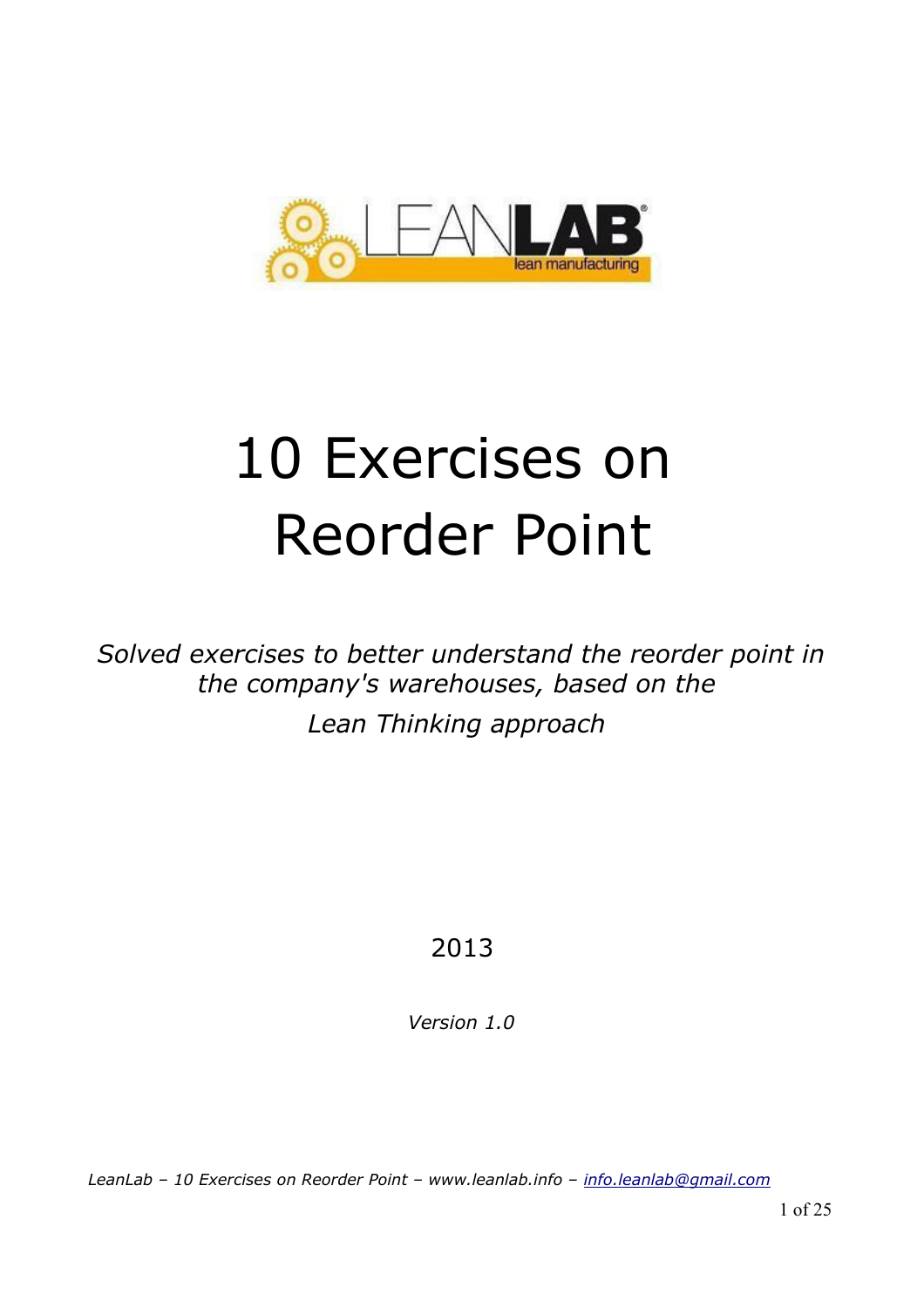# **10 Exercises on Reorder Point written by LeanLab Staff Edition 2013. All Rights Reserved.**

Published by LeanLab

No part of this book can be used or distributed by any media (Internet, Papers, etc.).

The information in this book are precises at the best level of writer's knowledge at the moment of the writing.

The reader, is the only responsible of using the information written in this book.

The writer did his best to control and verify everything written in this book. The reader has to check the information before using.

There is no warranty expressed or hidden on the content and its accuracy.

The book is only for study purpose. Not for professional use.

For any information: E-Mail: [info.leanlab@gmail.com](mailto:info.leanlab@gmail.com) Website: www.leanlab.info Blog: wikilean.blogspot.com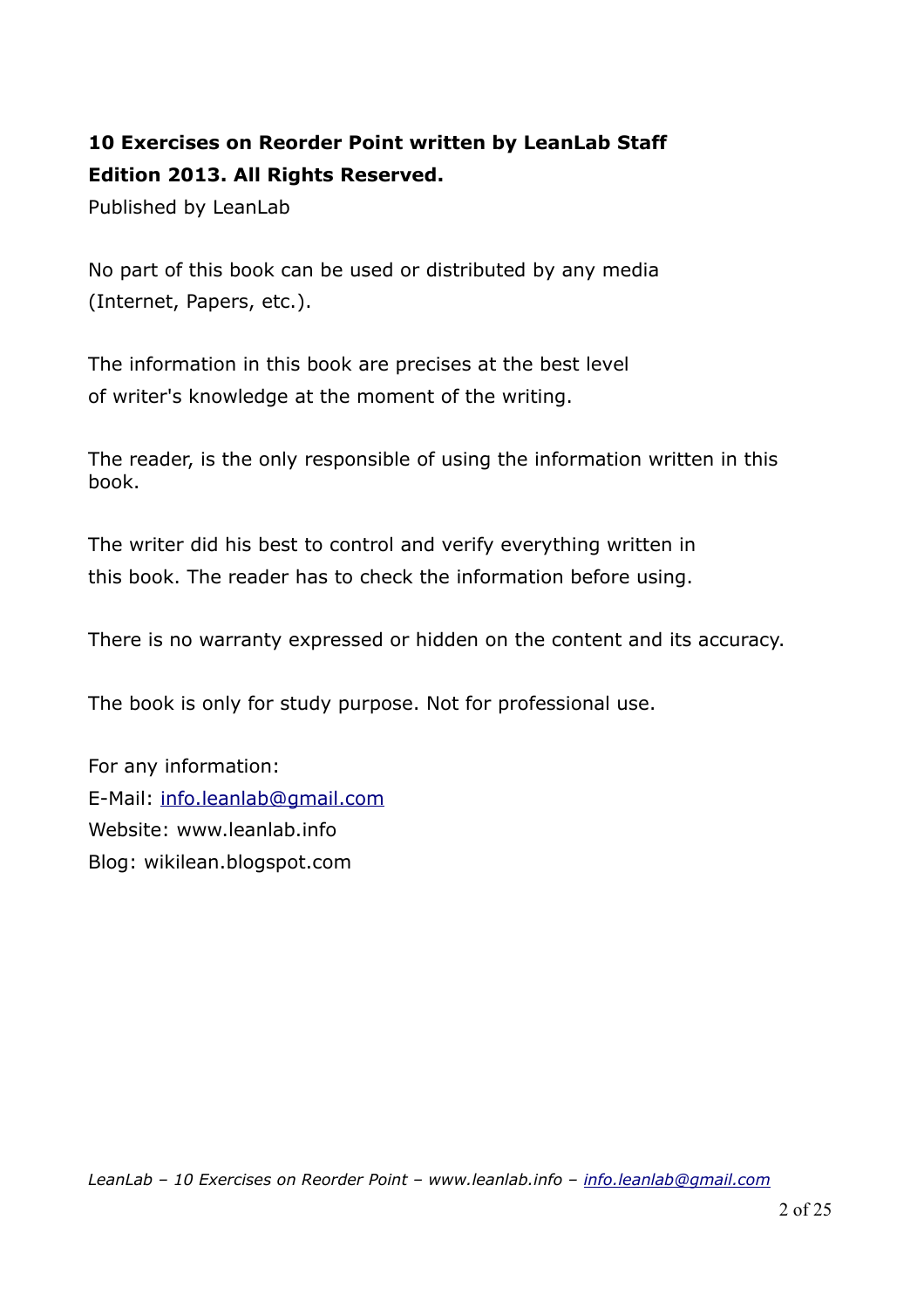# **Introduction**

The "Lean Manufacturing" is one of the method to organize a factory. The "Lean Thinking" was born round 1960 and became famous round 1990.

This book is an exercises list to help the reader to practice what he studies on Lean Theory books. In every chapter there is a brief theoretical introduction with a summary of the useful formula to solve the following problems.

#### **Theoretical Overview**

The Model:

Supplier→Warehouse→Production Department

Buyer/Planner and Users

1) There is a department (or more than one) that use a material for production at a certain rate

2) The material flow is from the warehouse to the production department

3) There is a Buyer/Planner entitled to refill the warehouse buying from a supplier

4) The goal is to have the stock at a level that avoid stock-out and maintain a reasonable inventory level

# **The Ideal World:**

A) The users take frow warehouse at constant rate (i.e. 1 kg / day, 10 lt / week, 1 Pack / h)

B) When the stock is "zero" the supplier instantly refill the stock when the planner give him the information

C) The diagram that show how the ideal world works is reported in Fig. 1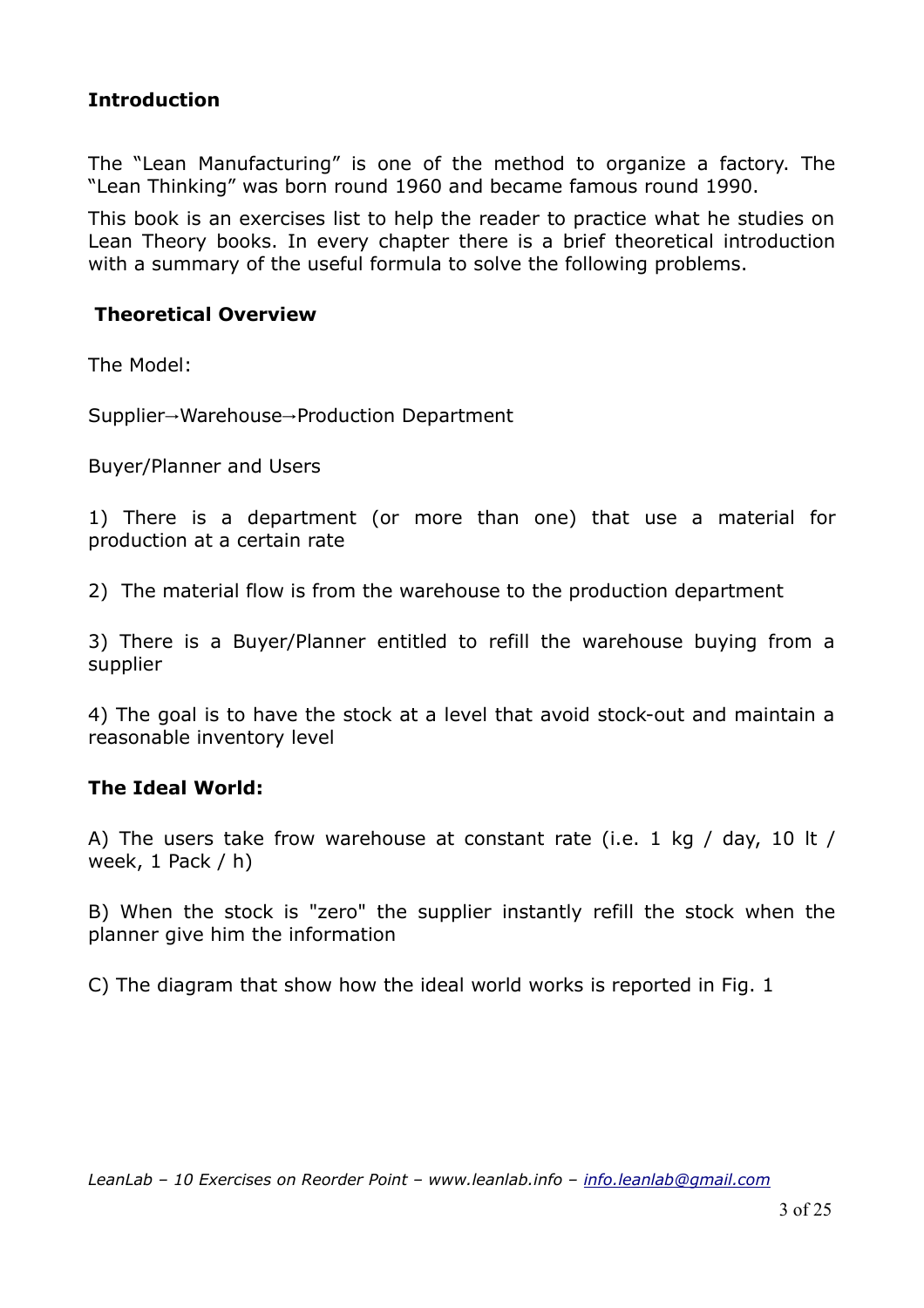

# **The Real World:**

I) In the real world the user do not consume at constant rate

II) The supplier cannot refill the stock instantly and the planner cannot give the input immediately

III) A certain amount of stock has always be present in the company to avoid stock-out and production stopping

#### **How to calculate the right amount of stock?**

The Basic Approach

There is a "simple formula" that can be used

#### **Reorder Point = Demand Rate \* Lead Time**

To use this formula, the Demand Rate and Lead Time has to be constant and expressed on the same time base.

#### **Example 1:**

A furniture company uses 100 kg of wood every day.

The Lead Time to obtain the wood is 7 days

**Reorder Point** = 100 kg / day \* 7 days = **700 kg**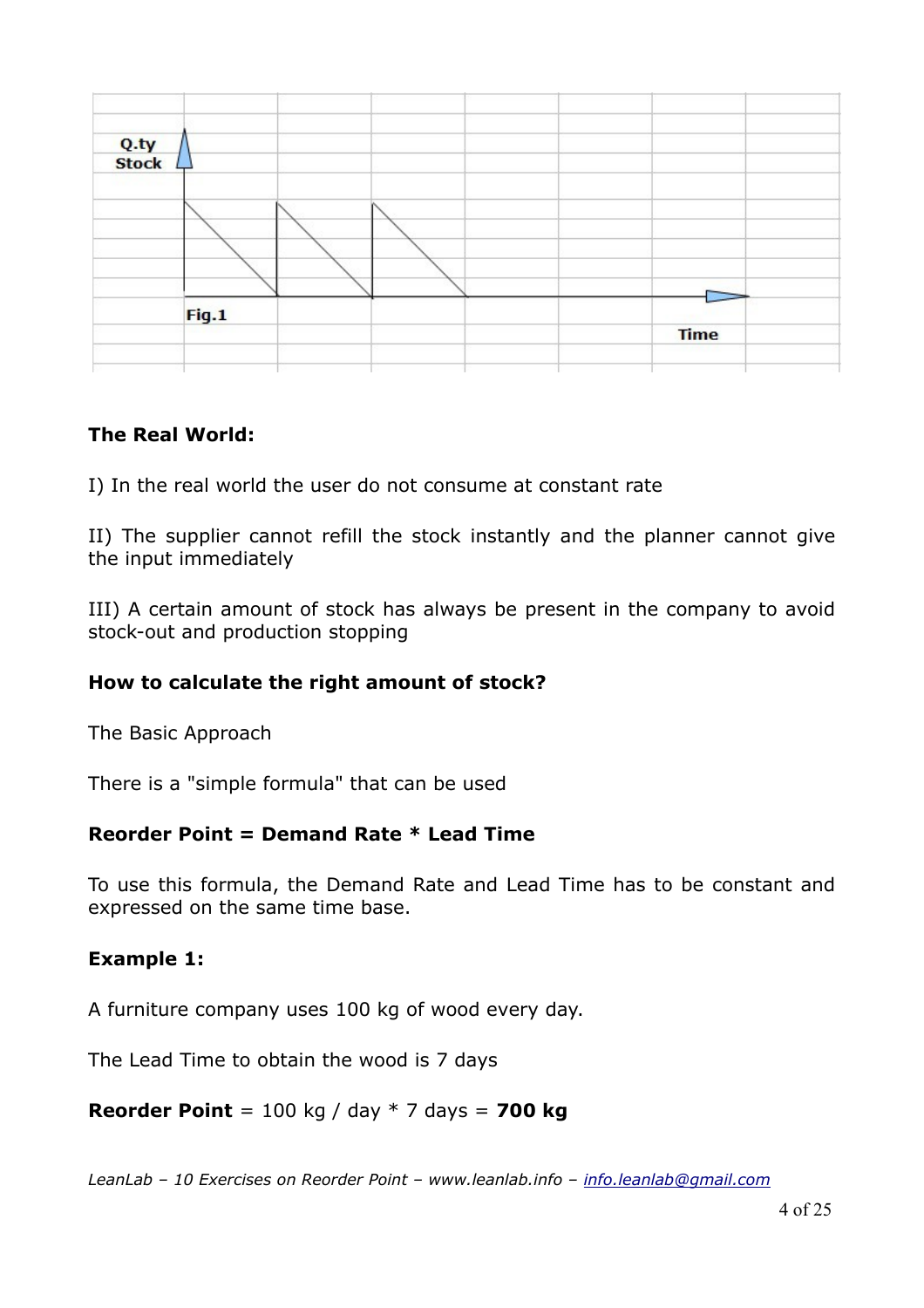This means that when the stock level reach 700 kg an order to buy wood has to be placed

#### **Example 2:**

A tyres company uses 3000 air-cap a week.

The Lead Time to have the air-cap is 2 weeks.

**Reorder Point** = 3000 air-cap / week \* 2 weeks = **6000 air-cap**

This means that when the stock level reach 6000 air-cap an order has to be placed

#### **The Limit of the Basic Approach**

To use the basic approach can be risky because in the real life some event can occur and stop the production (i.e. Supplier Delay, Buyer/Planner Sick, Delay in order emission, Extra Consumption, Defective material shipped).

In this case could be useful to have an extra stock of material normally named "Safety Stock". The point is how to size the Safety Stock.

One approach is percentage based (i.e. The safety stock is 15% of reorder point)

Another approach is time based (i.e. The safety stock is 5 days of material usage)

The reader can select the method he considers more reliable for the company.

# **Example 3:**

The company of the Example 1 decided to have 3 days of safety stock.

Reorder Point = 100 kg / day  $*$  7 days = 700 kg

Safety Stock = 100 kg / day  $*$  3 days = 300 kg

New Reorder Point =  $700 + 300$  kg = 1000 kg

This means that when the stock level reach 1000 kg an order to buy wood has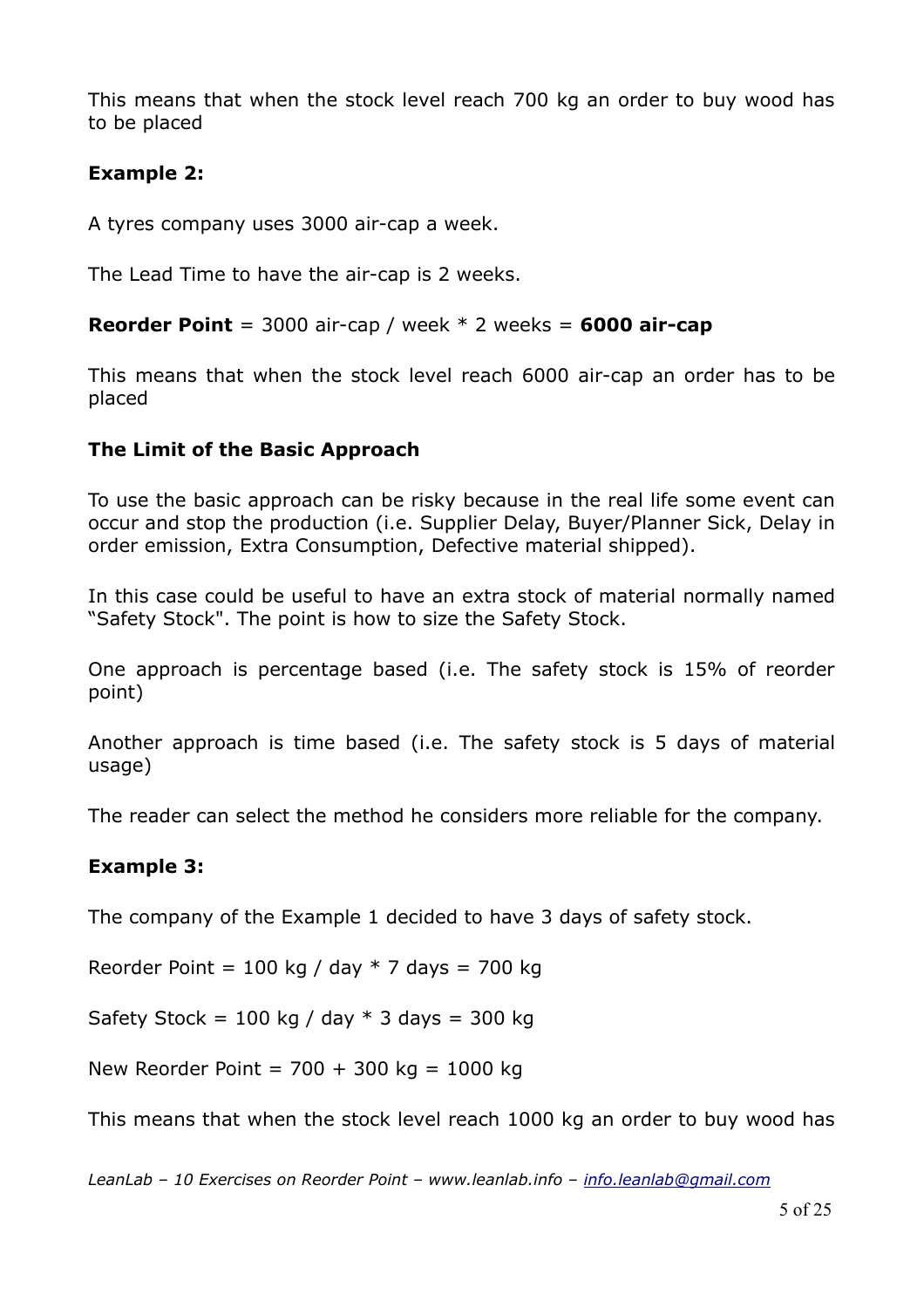to be placed

# **Example 4:**

The company of the example 2 decided to have 20% of safety stock.

Reorder Point = 3000 air-cap / week  $*$  2 weeks = 6000 air-cap

Safety Stock =  $20\% * 6000 = 1200$  air-cap

New Reorder Point =  $6000 + 1200 = 7200$  air-cap

This means that when the stock level reach 7200 air-cap an order has to be placed

#### **Reorder point with variable demand**

In the real world the demand is very variable because of many reasons (i.e. Customer Demand Variation, Scraps, Multi Users, Machine breakdown etc.)

Based on this, the formula it is possible to find on Wikipedia is:

**Reorder Point (ROP)** = Average Lead Time \* Average Demand +  $Z*SORT(Avq.$  Lead Time  $*$  Standard Deviation of Demand<sup> $\wedge$ 2 + Avg.</sup> Demand<sup> $\wedge$ 2 \* Standard Deviation of Lead Time $\wedge$ 2)</sup>

where  $Z = NORMSINV(Service level)$ , for example  $Z=1.64$  for a 95% service level

What it is proposed here is a simplified model that is good balance between accuracy and time for calculation.

Two hypotheses:

1) The Lead Time is constant and expressed in week

2) The  $Z = 2$  that means round 97% of service le

Hence, the formula becomes simpler (and more Lean!):

**Reorder Point (ROP)** = Lead Time (in Weeks) \* Average Weekly Demand +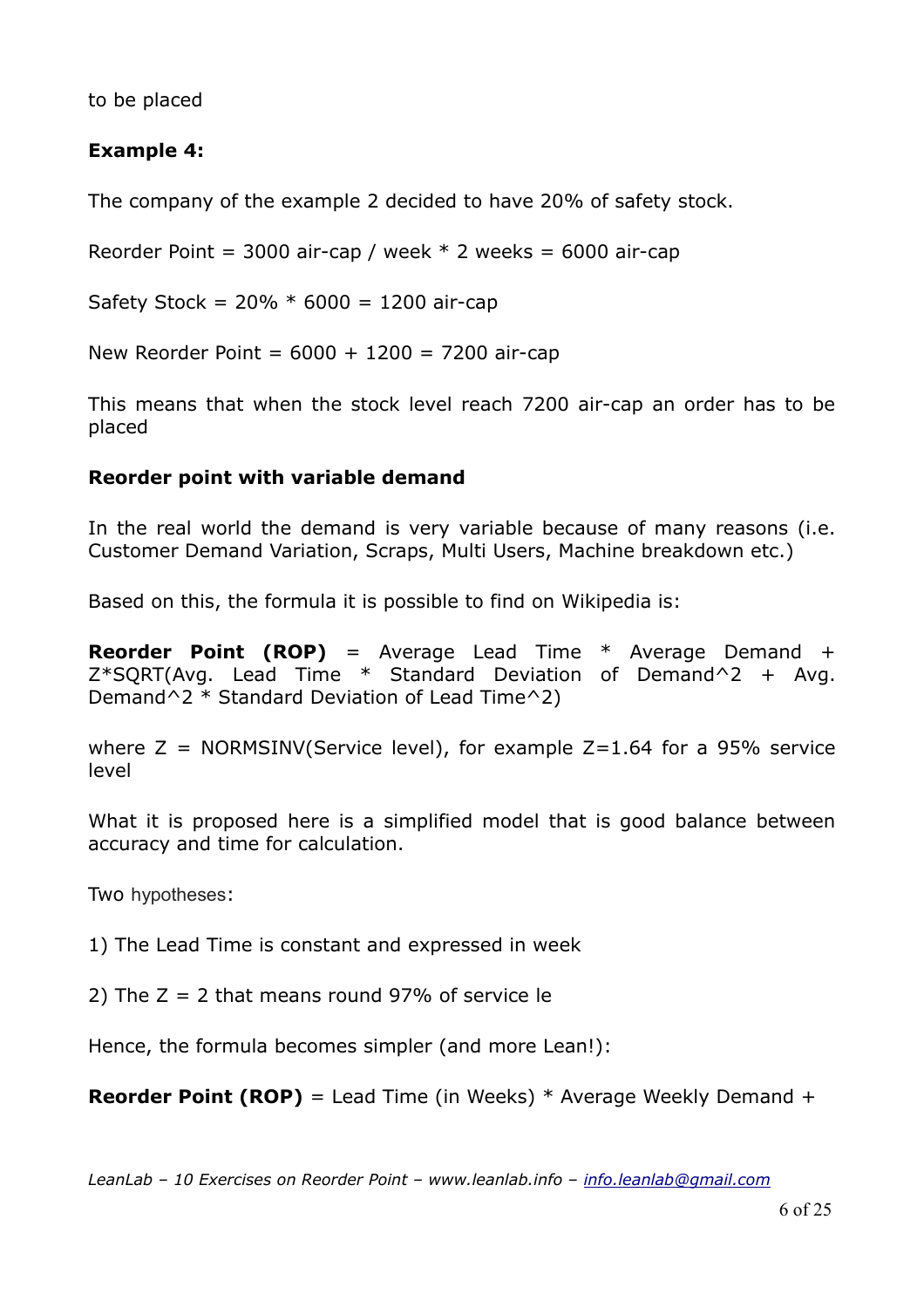2 \* SQRT (Lead Time \* Standard Deviation of Demand^2)

and then

**Reorder Point (ROP)** = Lead Time (in Weeks) \* Average Weekly Demand + 2 \* Standard Deviation of Demand \* SQRT (Lead Time)

This formula will be used in the following exercises.

To use this approach it is important to have reliable data of the demand.

The data has be collected close to the point of use, going in the warehouse, from the IT system (if it works well).

#### **How much is the quantity to order?**

The quantity to order should be evaluated with the calculation of the economic lot.

Our opinion is that to spend a lot of time and resources to evaluate this quantity could be a waste of time.

The costrains that normally you can find are:

1) The supplier has a minimum quantity that can ship because of the packaging

- 2) The cost of trasportation has to be taken in account
- 3) You should order at least the average quantity calculated before

Our suggestion is to order a little bit more of the average demand with a reasonable look at the shipping cost and avoiding the supplier not standard packaging.

Remeber that what you could spend for the more frequent transportation is probably less you could spend in 7 wastes by big shipping approach.

#### **Minumum and Maximum Stock Level**

It could be useful to have in mind a minumum and maximum level of stock to use as warning.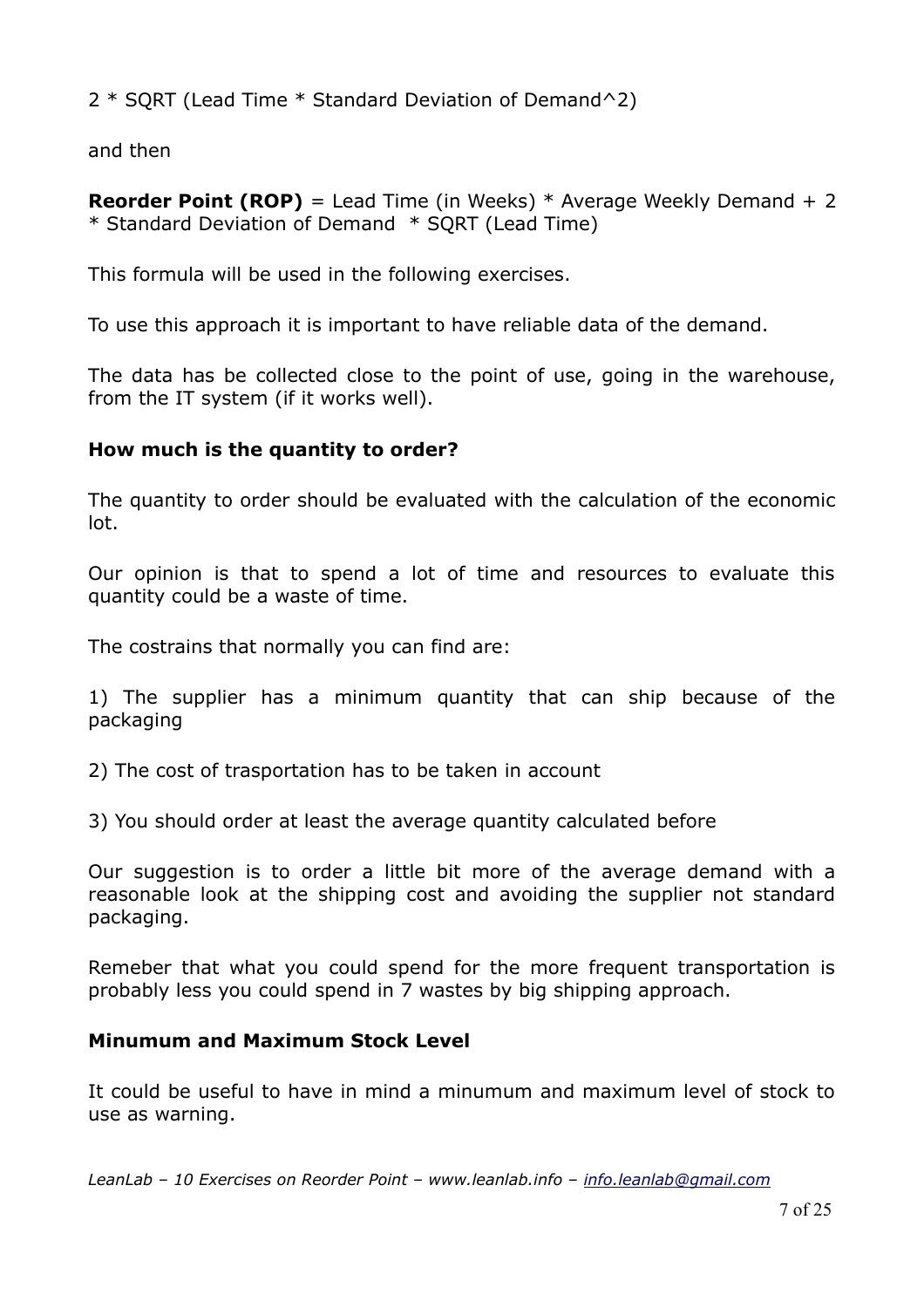To determine the maximum level it is suggested to use this formula:

**Maximum Quantity** = Quantity ordered to the supplier + Material for 1 week work + Safety Stock

Looking at the example 4:

Maximum Quantity =  $6000$  air-cap + 3000 air-cap + 1200 air-cap = 10200 air-cap

This is a rule of thumb that can be refined. When the maximum quantity is reached, the planner have to revise the ordering model and ask to the users if there is something new in the consumption.

Note that the maximum quantity has to be evaluated in relation to the available space to stock the materials.

The "minimum quantity" is a warning level that should activate the people involved in the process to check if some corrective action is needed to replenish the stock.

Note: The minimum quantity has to be carefully chosen and it is not the reorder point.

Generally minimum quantity is less than reorder point

The rule of thumb proposed is: How long it takes to order and get the material from the supplier?

The minimum quantity is the equivalent in materials of the time the company need to get the material from the supplier.

Looking again at the example 4:

The company knows, based on its experience, that in case of urgency the time to get the air-cap is 1 week.

So they set the minimum quantity according to the weekly demand of 3000 air-cap.

Minimum Quantity = 3000 Air-Cap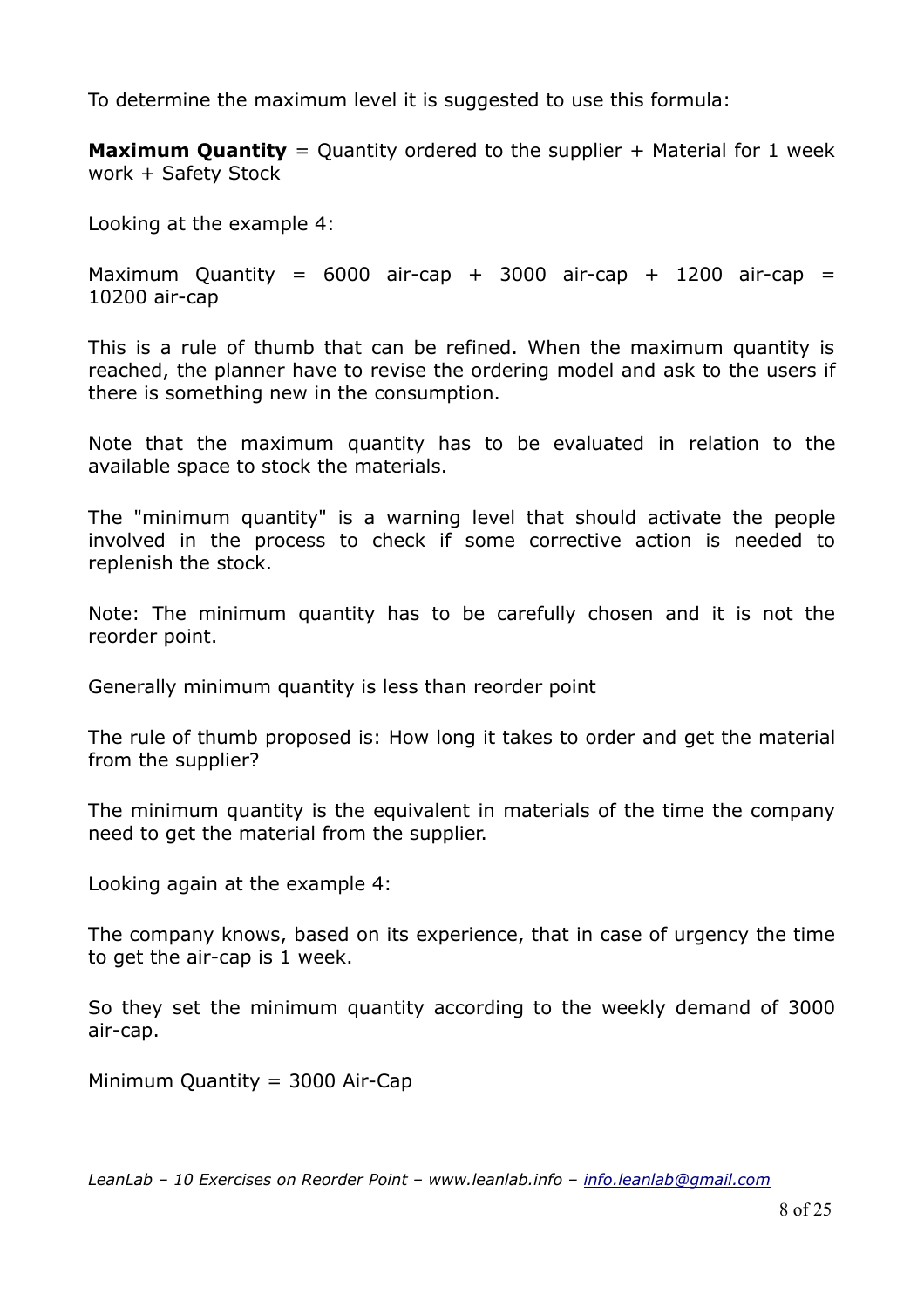# **It seems simple! Why in some company does not work?**

Basically, the main reasons we found are:

1) The Planner do not know personally the user(s). This means that he has no reference and feedback about what to buy and when

2) The User do not know personally the Planner. This means that he cannot communicate any demand variation or any needs

3) There is not a very reliable system to evaluate material consumption

4) There is an "old style" relation with the supplier with the approach "here and now" without any respect of the supplier

5) The stock reduction is made too fast without any analysis. The best approach is: "First Control then Reduction"

6) There is no analysis of the available space to stock the material

7) Only the shipping cost is take in account and not the 7 waste reduction

8) There is a big production fluctuation because the production is not standardized.

So at the end of the day we proposed to increase communication among the people involved in the process.

First define clearly who is the Planner, the User, the Supplier and Warehouse Responsible

Then, increase the flow information about these people and promote the "Internal Supplier and Internal Customer approach"

#### **Let's go to numerical exercises in order to better understand!**

#### **Exercise 1 – The Basic Approach**

A knives company use 50 kg of metal sheets / day. They work 5 days a week. The production is quite standardized and the supplier is very relaiable.

The Supplier Lead Time is 2 weeks from the order.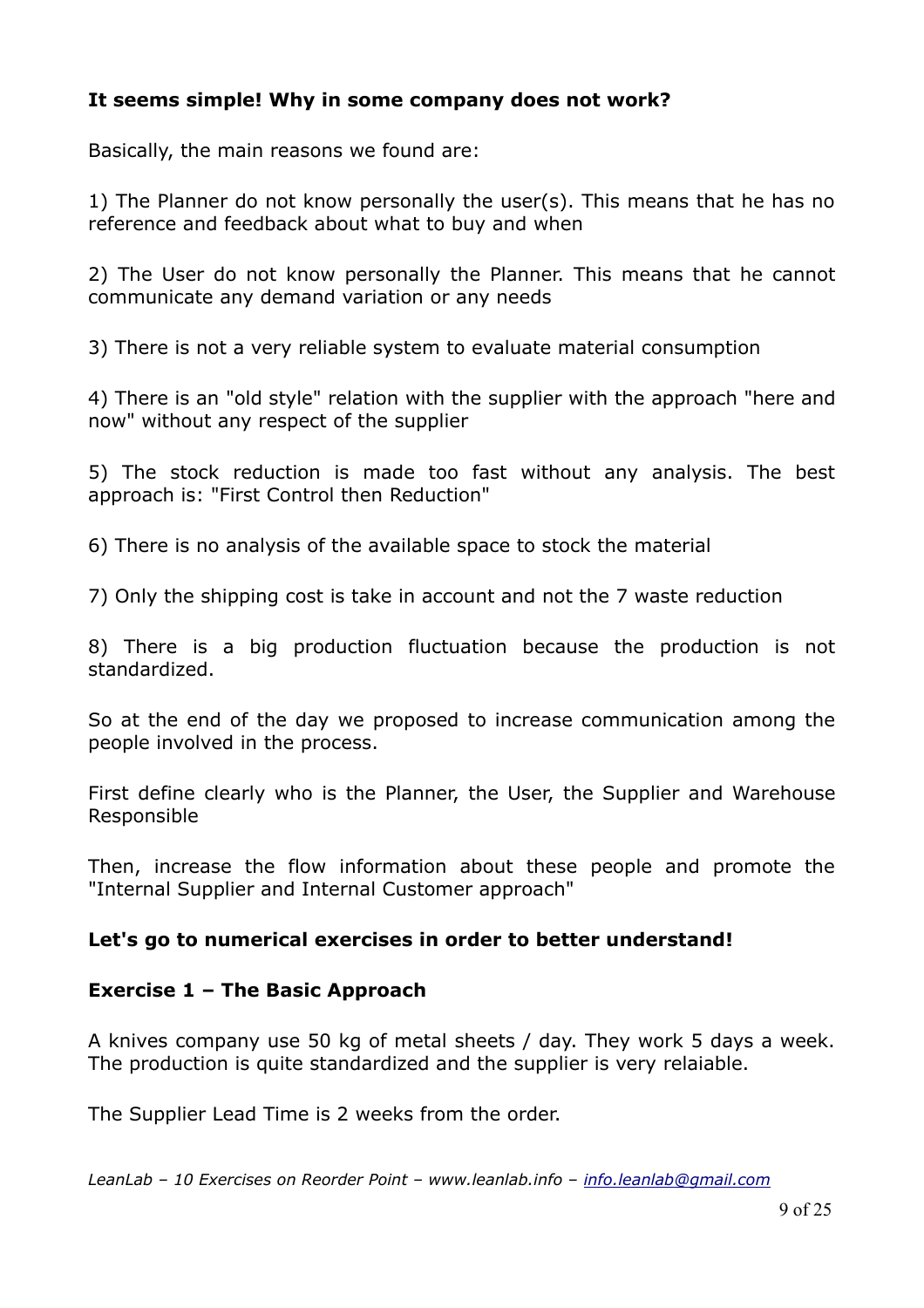Which is the Reorder Point?

*Answer:*

Using the "basic approach": **Reorder Point = Demand Rate \* Lead Time**

**Reorder Point** = 50 kg / day \* 10 days = **500 kg**

One possible question could be: "why 10 days and not 14 days in the formula"

Basically, you need an effort to have the same time base! We would like to suggest to base on weeks.

In this way: Demand =  $250$  kg / week - Supplier Lead Time =  $2$  Weeks

This lead to:

#### **Reorder Point** = 250 kg / week \* 2 weeks = **500 kg**

The Reorder point is the same but with less risk of miscalculation.

# **Exercise 2 – The Basic Approach, the limit of using it**

The knives company of the exercise 1 reach the reorder point of 500 kg of metal sheets on Monday 2<sup>nd</sup> September 2013. The planner order 500 kg to the supplier. It is expected to have the material on  $16<sup>th</sup>$  of September 2013 (after 2) weeks).

How could any unplanned event affect the production?

*Answer:*

On 2<sup>nd</sup> September 2013 the warehouse has 500 kg of metal sheet.

During the week the production go smoothly, 250 kg of metal sheet are used.

On 9<sup>th</sup> September 2013 the warehouse has 250 kg of metal sheet.

During the week the production go smoothly, 250 kg of metal sheet are used.

On 16<sup>th</sup> September 2013 the warehouse has 0 kg of metal sheet and the supplier is exepected to "refill" the stock.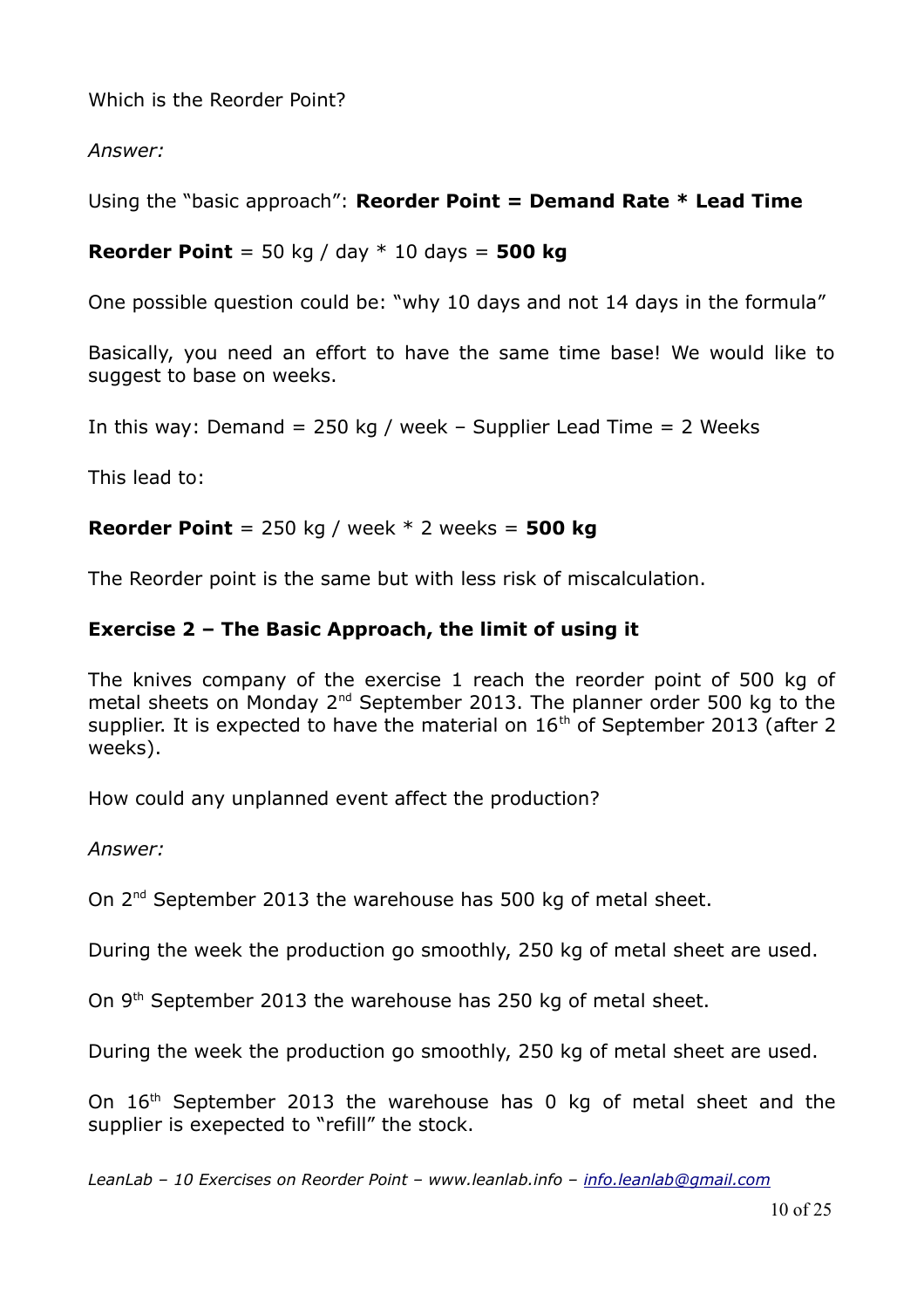They expect and expect, but no supplier come.

The production is blocked! Everyone shouts and the boss is nervous. After a quick investigation it is discovered that the truck had an engine problem during the travel and is somewhere on the road to fix it.

The metal sheet will be delivered on  $18<sup>th</sup>$  September 2013 with a 2 days of production lost.

No one is very responsible if the "basic approach" was chosen by the company.

# **Exercise 3 – The Basic Approach, the limit of using it – Another Story**

The knives company of the exercise 1 reach the reorder point of 500 kg of metal sheets on Monday  $2^{nd}$  September 2013. The planner order 500 kg to the supplier. It is expected to have the material on  $16<sup>th</sup>$  of September 2013 (after 2 weeks).

How could any unplanned event affect the production?

*Answer:*

On 2<sup>nd</sup> September 2013 the warehouse has 500 kg of metal sheet.

During the week the production go smoothly, 250 kg of metal sheet are used.

On 9<sup>th</sup> September 2013 the warehouse has 250 kg of metal sheet.

During the week the production **do not go smoothly beacuse of a defective machine work**, 100 kg of metal sheets were wasted.

So the shopfloor finished the raw material on 12<sup>nd</sup> September 2013.

Two days of production were lost.

The supplier delivered on  $16<sup>th</sup>$  September 2013 as agreed.

# **Exercise 4 – The Basic Approach – Safety Stock**

The knives company decided not to have stock problems any more. So they decided to have a "safety stock" time based. They decided to have 2 weeks of margin on the stock.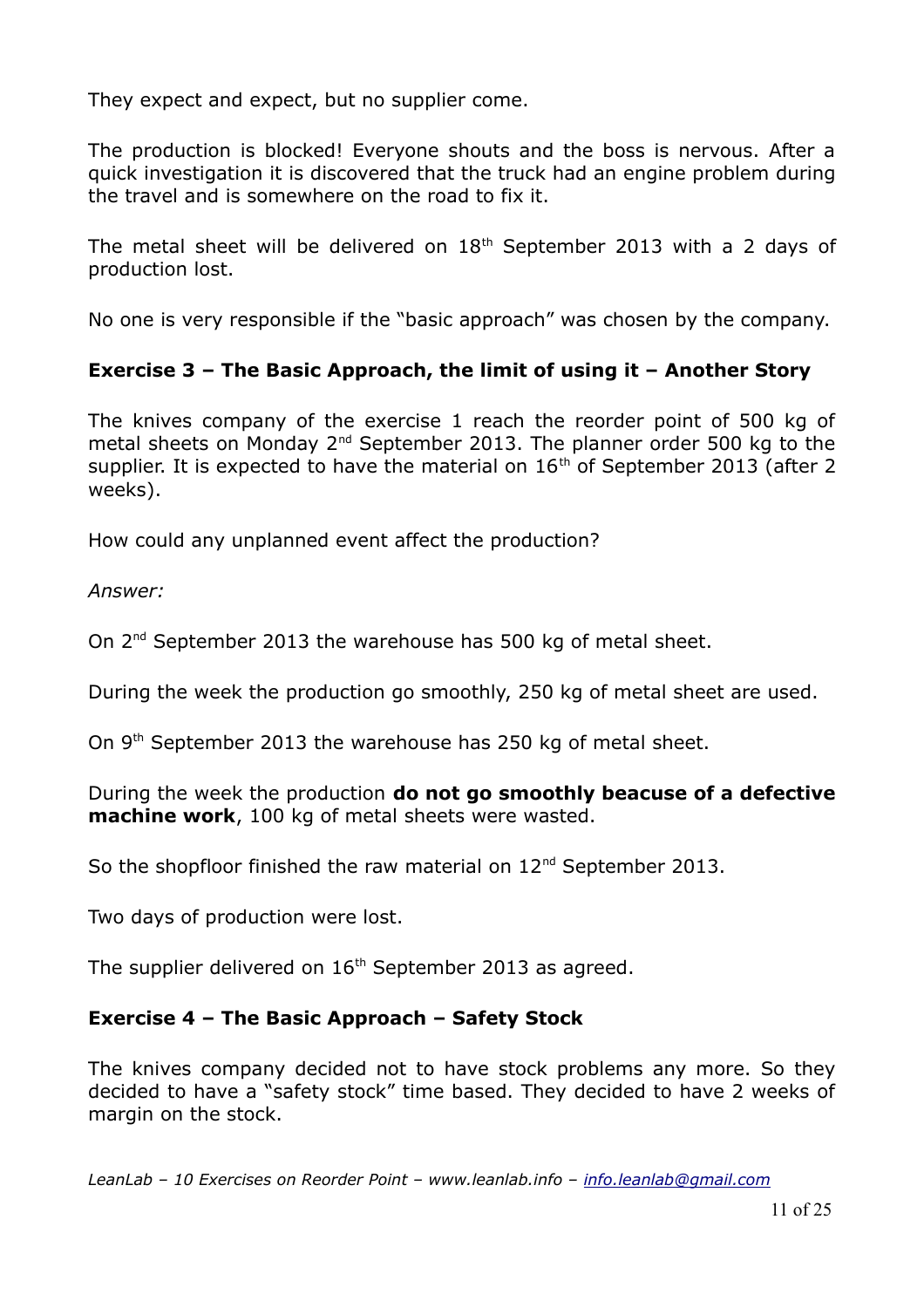Which is the Reorder Point by considering the Safety Stock?

*Answer:*

The demand of metal sheet is 250 kg / week.

With the basic approach we already know that the Reorder Point was **500 kg.**

Safety Stock = 2 weeks, this means 250 kg / week for 2 = **500 kg.** 

So the **Reorder Point is** = 500 + 500 = **1000 kg.**

It is important to underline that by having this higher reorder point means to have more money blocked in the inventory.

# **Exercise 5 – When the demand rate is variable**

After 10 years the company grow up, more knives models are manufactured in 3 different buildings. The warehouse is one and serves 3 different lines with a variable demand during the week.

The knives lines use the same metal sheets to produce many different knives model.

The warehouse manager want to have a "right" amout of stock and start to analyze demand rate data of the last 6 months.

Regardless the production line served, the warehouse manager collect the data on "weekly demand" base.

Quantity [kg]:

Week  $1 = 340$ 

 $Week 2 = 200$ 

Week  $3 = 250$ 

Week  $4 = 320$ 

Week  $5 = 190$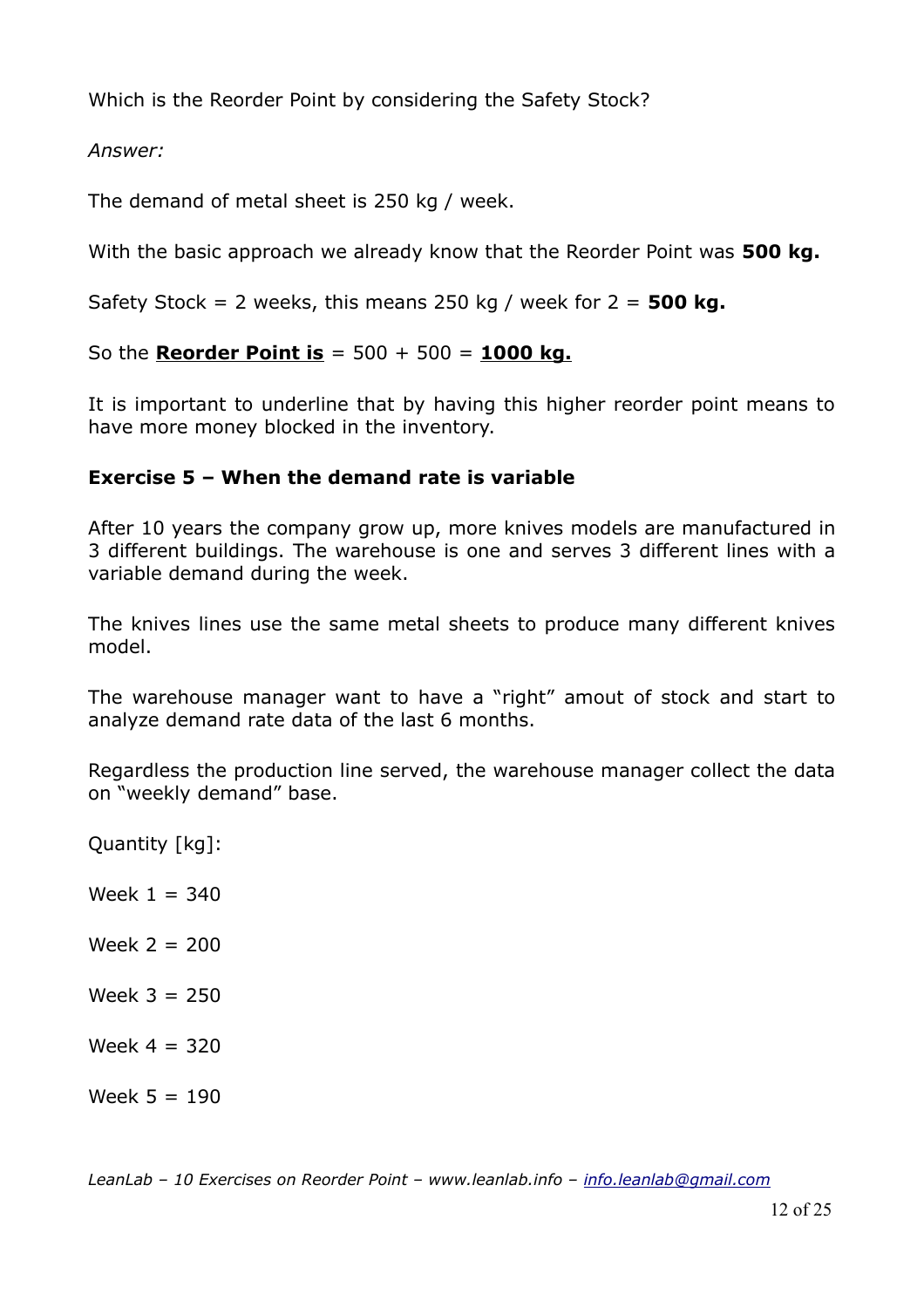| Week $6 = 230$  |
|-----------------|
| Week $7 = 250$  |
| Week $8 = 150$  |
| Week $9 = 300$  |
| Week $10 = 320$ |
| Week $11 = 120$ |
| Week $12 = 350$ |
| Week $13 = 250$ |
| Week $14 = 140$ |
| Week $15 = 220$ |
| Week $16 = 100$ |
| Week $17 = 140$ |
| Week $18 = 350$ |
| Week $19 = 370$ |
| Week $20 = 200$ |
| Week $21 = 380$ |
| Week $22 = 400$ |
| Week $23 = 230$ |
| Week $24 = 250$ |

The average Supplier Lead Time is 2 weeks.

Which is the Reorder Point? How much quantity is to order?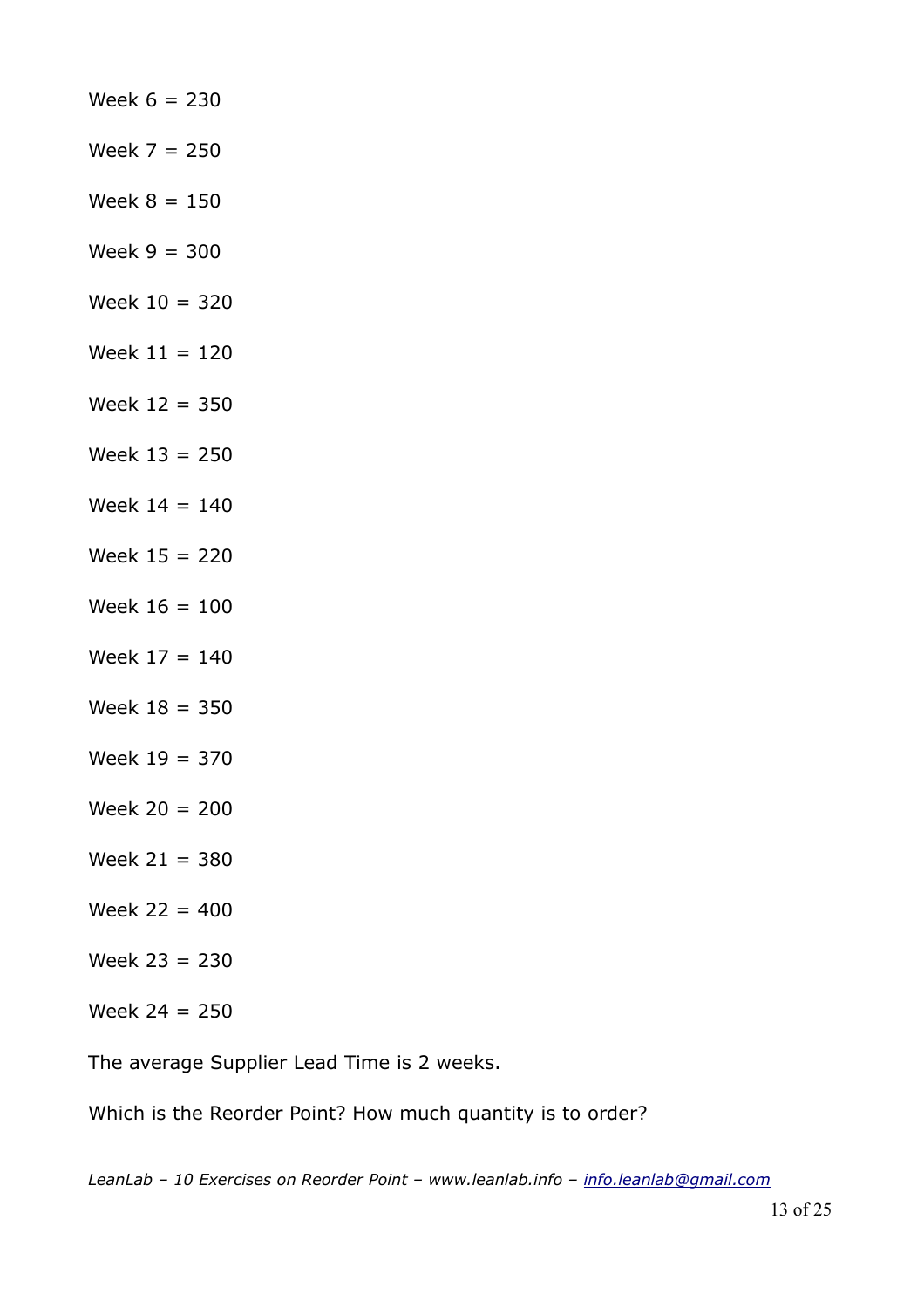#### *Answer:*

The first step is to fix, clearly and strongly with the supplier, the Lead Time to have the material in house.

In the example, the warehouse manager strongly confirmed with the supplier the **Lead Time of 2 weeks.**

Then evaluate the "average" of the demand.

The final step is to evaluate the "standard deviation" that is a kind of "fluctuation of the demand".

#### **VERY IMPORTANT NOTE!**

Because the Supplier Lead Time is 2 weeks the data has to be grouped in 2 weeks data block and then calculate Average and Standard Deviation.

Quantity [kg]

- Week  $1 2 = 540$
- Week 3-4 = 570
- Week  $5 6 = 420$
- Week  $7 8 = 400$
- $Week 9-10 = 620$
- Week  $11 12 = 470$
- Week  $13 14 = 390$
- Week  $15 16 = 320$
- Week  $17-18 = 490$
- Week  $19-20 = 570$
- Week  $21 22 = 780$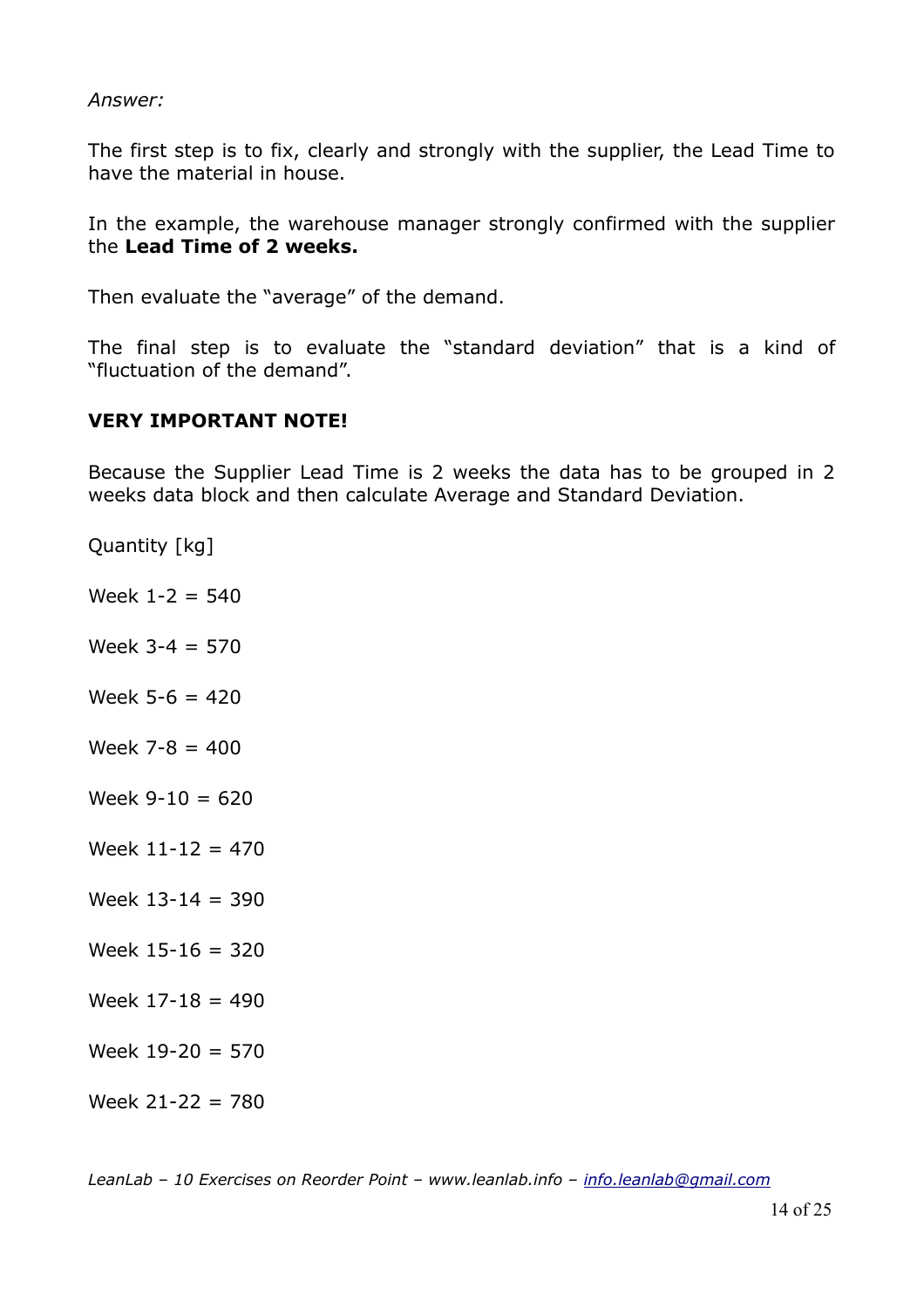Week  $23 - 24 = 480$ 

In other words the demand has to be grouped in relation with the Supplier Lead Time.

Average Weekly Demand =  $252,08$  kg

Average Demand every 2 weeks =  $504,17$  kg (that is =  $2 * 252,08$  kg)

Standard Deviation 2 weeks based = 122,95 kg

Now the manager can calculate the reorder point with the "simplified formula" proposed here:

**Reorder Point (ROP)** = Lead Time (in Week) \* Average Weekly Demand + 2 \* Standard Deviation of Demand \* SQRT (Lead Time)

**ROP** = 2 \* 252,08 + 2 \* 122,95 \* SQRT (2) = 504,17 + 347,76 = **851,93 kg**

The quantity of **347,76 kg** is normally named **"safety stock"**.

it should be clear now, that when the metal sheets quantity fall under 851,93 kg , other metal sheets has to be ordered.

With this model, the safety stock should be enough to avoid any stock-out due to any reason.

How much quantity to order?

The model presented in this e-book is linked to logistic aspects and shipping rules. Anyway the average is a good starting point. In the example the quantity to order is round 500 kg.

A simulation of the stock level every 2 weeks is proposed in the following table:

 $\text{lead Time} = 2 \text{ weeks}$ 

Demand Average  $=$  504,17 kg

Standard Deviation = 122,95 kg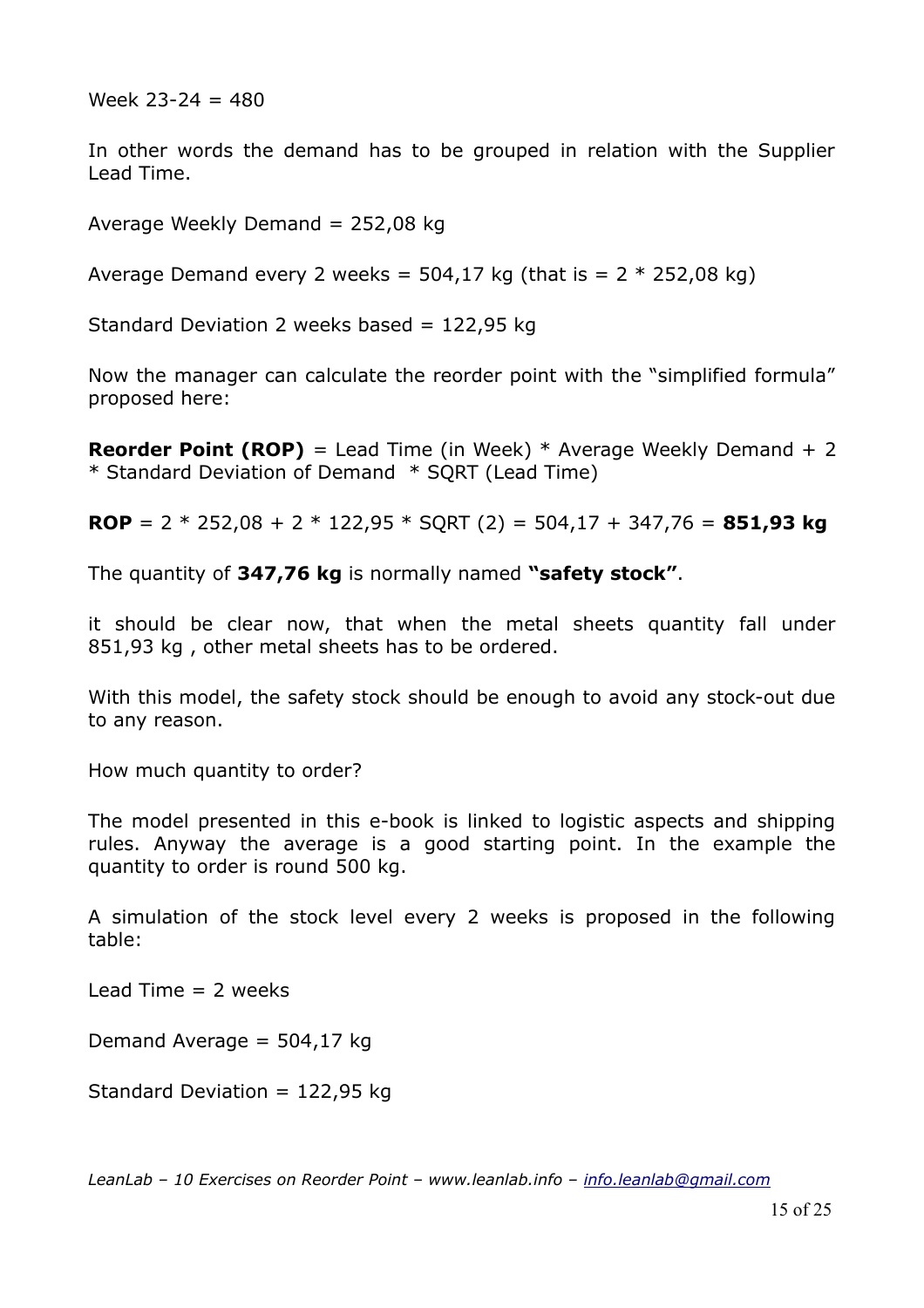Quantity to Order = 500 kg

Stock Quantity in the period:

 $21/08/13 = 851,93$ 

 $02/09/13 = 429,70$ 

 $04/09/13 = 929,70$ 

 $16/09/13 = 335,39$ 

 $18/09/13 = 835,39$ 

 $30/09/13 = 447,40$ 

 $02/10/13 = 947,40$ 

 $14/10/13 = 573,27$ 

 $16/10/13 = 1073,27$ 

 $28/10/13 = 642,61$ 

 $30/10/13 = 1142,61$ 

 $11/11/13 = 719,96$ 

# **Exercise 6 – Minimum and Maximum Quantity**

In order to have a control on stock level, the warehouse manager would like to set a minimum and maximum level for warning.

How to set these levels?

*Answer:*

Looking at the model proposed:

**Maximum Quantity** = Quantity ordered to the supplier + Material for 1 week work + Safety Stock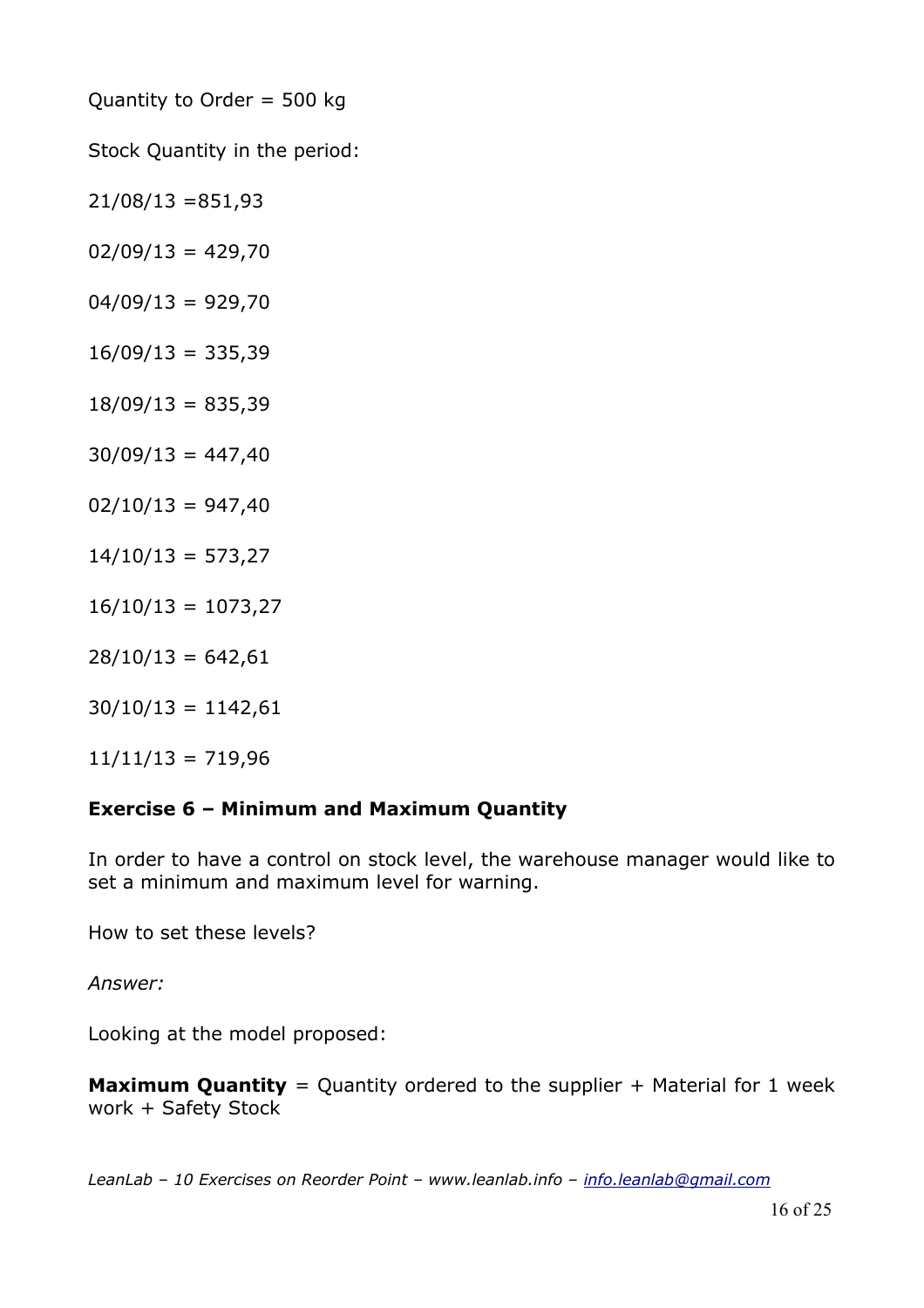In numbers: **Maximum Quantity =** 500 + 250 + 347,76 = **1097,76 kg**

When this value is passed, there is something to check.

Looking at the simulation, the level is passed only once.

Remember it is just a warning!

On the other hand, the minimum quantity is the equivalent in materials of the time the company need to get the material from the supplier.

In this example the Supplier Lead Time is equal to 2 weeks.

This means that:

**Minimum Quantity Level** is = 504,17 kg (Average Demand every 2 weeks)

This level is a warning and generally is lower than reorder point. In this exercise:

ROP =  $851,93$  kg > Min Level =  $504,17$  kg.

When the minimum level is reached a quick investigation has to be done to avoid stock-out and take corrective actions.

#### **Exercise 7 – Standardizing Weekly Demand**

The warehouse manager decided to speak with the shopfloor manager of the 3 knives lines in order to have a more standardized weekly demand.

They decided to force themselves to order a weekly quantity between 230 kg and 270 kg of metal sheets.

To obtain this they reduced the unofficial warehouse close the line and spend time to train people and asking for a more stable and clear production plan.

They were able to obtain this goal. Look at the following table:

Quantity [kg]

Week  $1 = 230,00$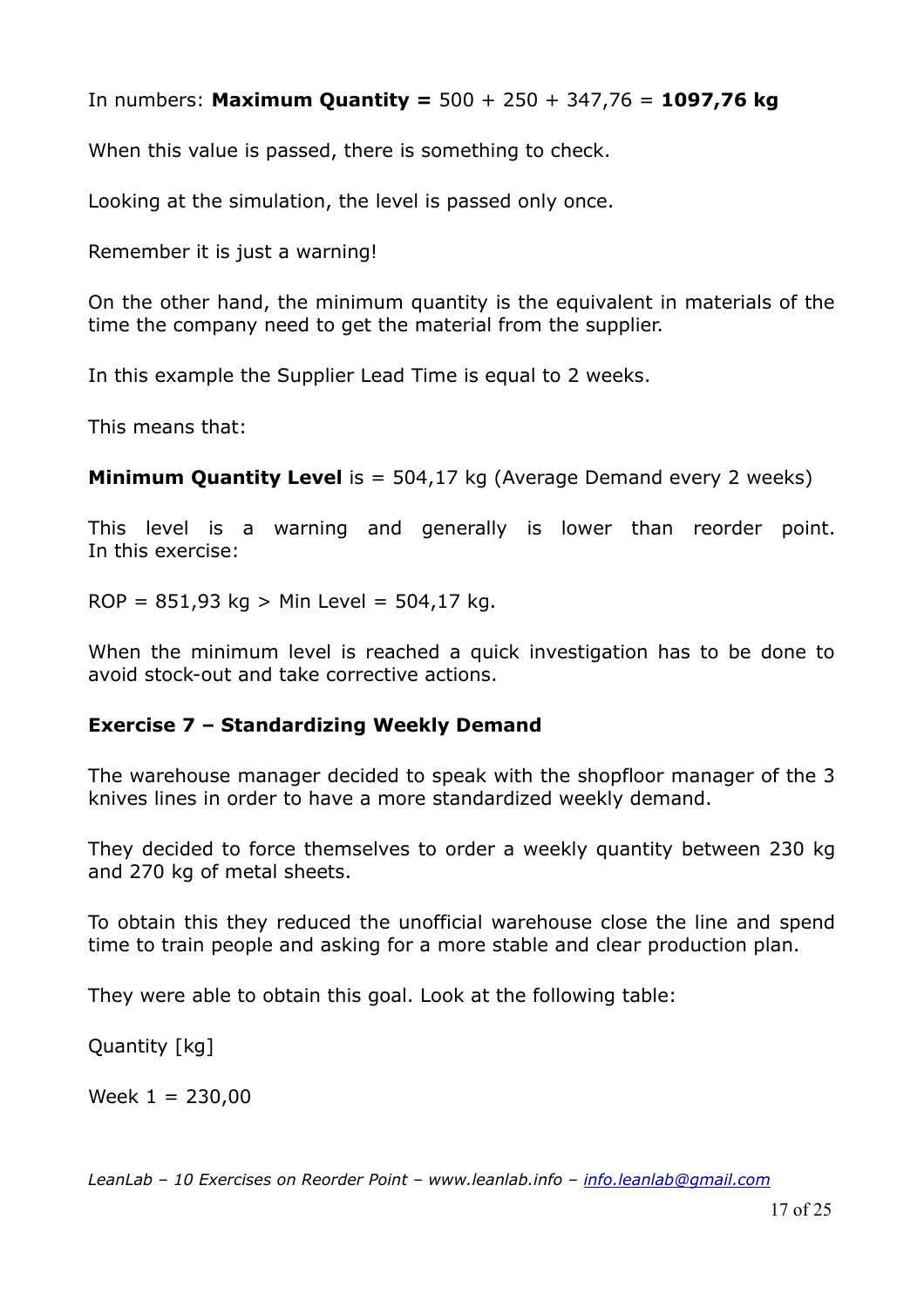- Week 2= 250,00 Week  $3 = 270,00$ Week  $4 = 260,00$ Week  $5 = 250,00$ Week  $6 = 270,00$ Week  $7 = 230,00$ Week 8 = 230,00 Week  $9 = 250,00$ Week 10= 230,00 Week  $11 = 240,00$ Week 12 = 230,00 Week  $13 = 250,00$ Week  $14 = 230,00$ Week  $15 = 270,00$ Week  $16 = 250,00$ Week 17 = 270,00 Week  $18 = 230,00$
- Week  $19 = 260,00$
- Week  $20 = 230,00$
- Week  $21 = 250,00$
- Week 22 = 270,00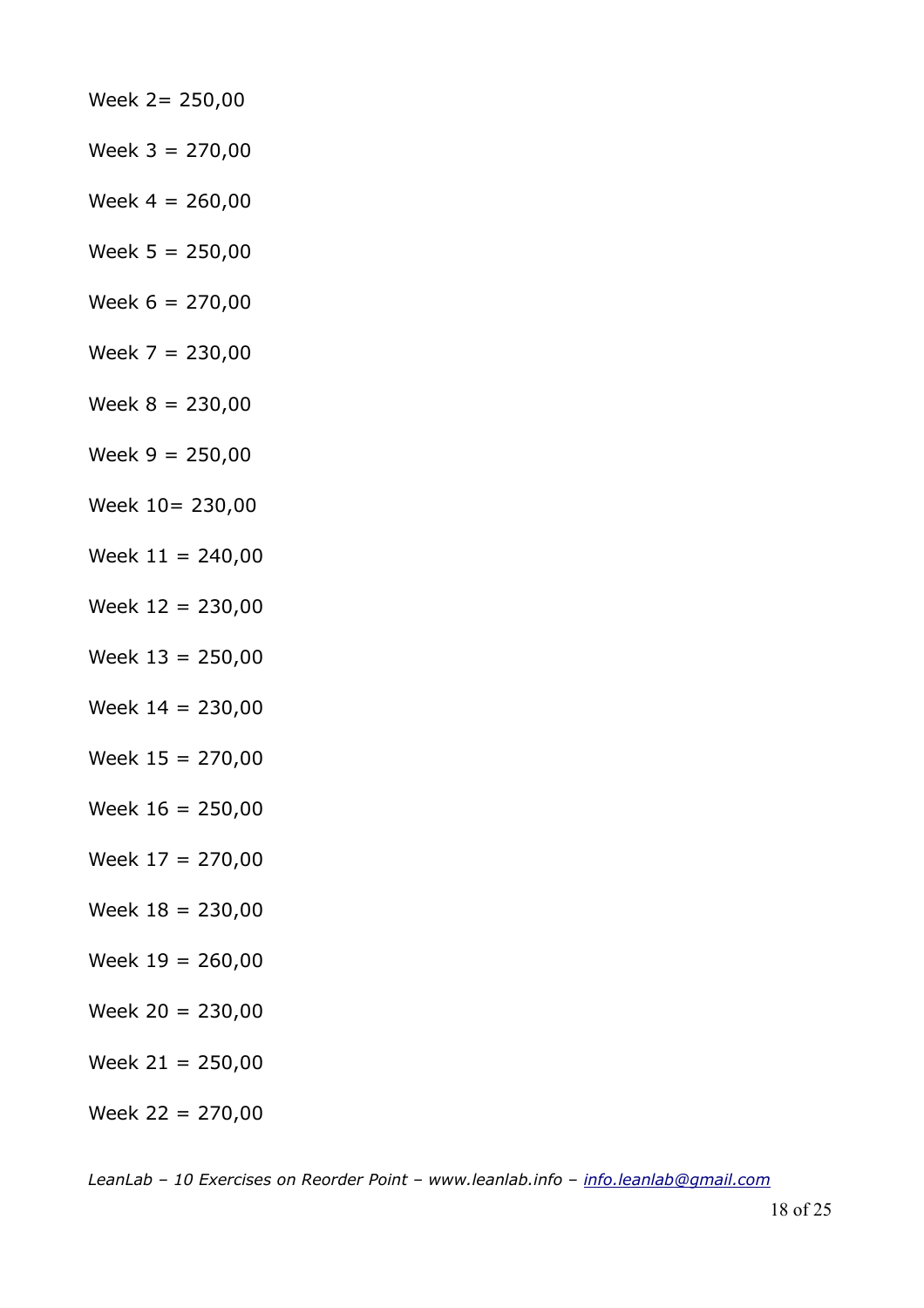Week  $23 = 230,00$ 

Week  $24 = 250,00$ 

The Supplier Lead Time is still 2 weeks.

How the Reorder Point is affect by this choice.

*Answer:*

In the exmaple, the warehouse manager strongly confirmed with the supplier the **Lead Time of 2 weeks.**

Then evaluate the "average" of the demand.

The final is to evaluate the "standard deviation" that is a kind of "fluctuation of the demand".

In this new case:

Average weekly demand  $= 247,08$  kg

Standard Deviation 2 weeks based =23,14 kg

By using the ROP formula:

**ROP =** 247,08 \* 2 + 2 \* 23,14 \*SQRT(2) **= 559,63 kg**

By comparing this ROP with the situation of the exercise 5 it should be clear that the reorder point is lower now.

ROP exercise 5 (high demand variation) = **851,93 kg**

ROP exercise 7 (low demand variation) **= 559,63 kg**

Round 300 kg less. What does it means in terms of savings?

If it is supposed an high grade metal sheet with the price of 70\$ / kg, the fact to have a low reorder point means to have round **21.000 \$** of inventory less than with an higher reorder point.

The savings is in terms of interests you could get and possibility to invest it in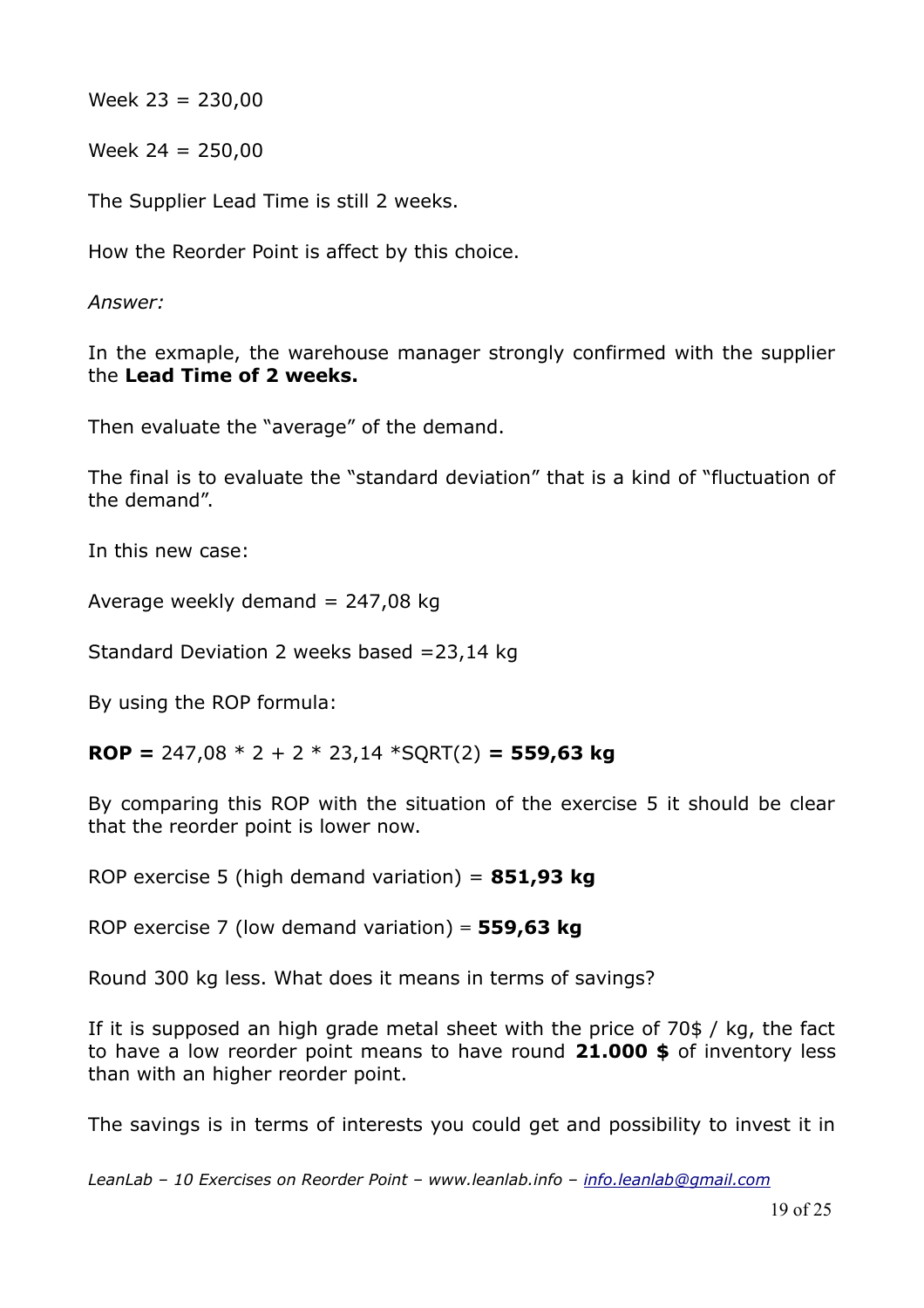any other fruitful way rather than staying stucked in materials on the shelf. You could get all this benefits without affecting the production and working smoothly.

#### **Exercise 8 – Supplier more reliable and closer**

After a market research the knives company found a more relaible supplier closer to the factory.

Based on this, the supplier lead time was reduced to 1 week.

How this affect the Reorder Point if the weekly demand is the quantity reported in the following table (the same of exercise number 7) ?

Quantity [kg]

- Week  $1 = 230$
- Week  $2 = 250$
- Week 3 = 270
- Week  $4 = 260$
- Week  $5 = 250$
- Week 6 = 270
- $Week 7 = 230$
- Week  $8 = 230$
- Week  $9 = 250$
- Week  $10 = 230$
- $Week 11 = 240$
- Week 12 = 230
- Week 13 = 250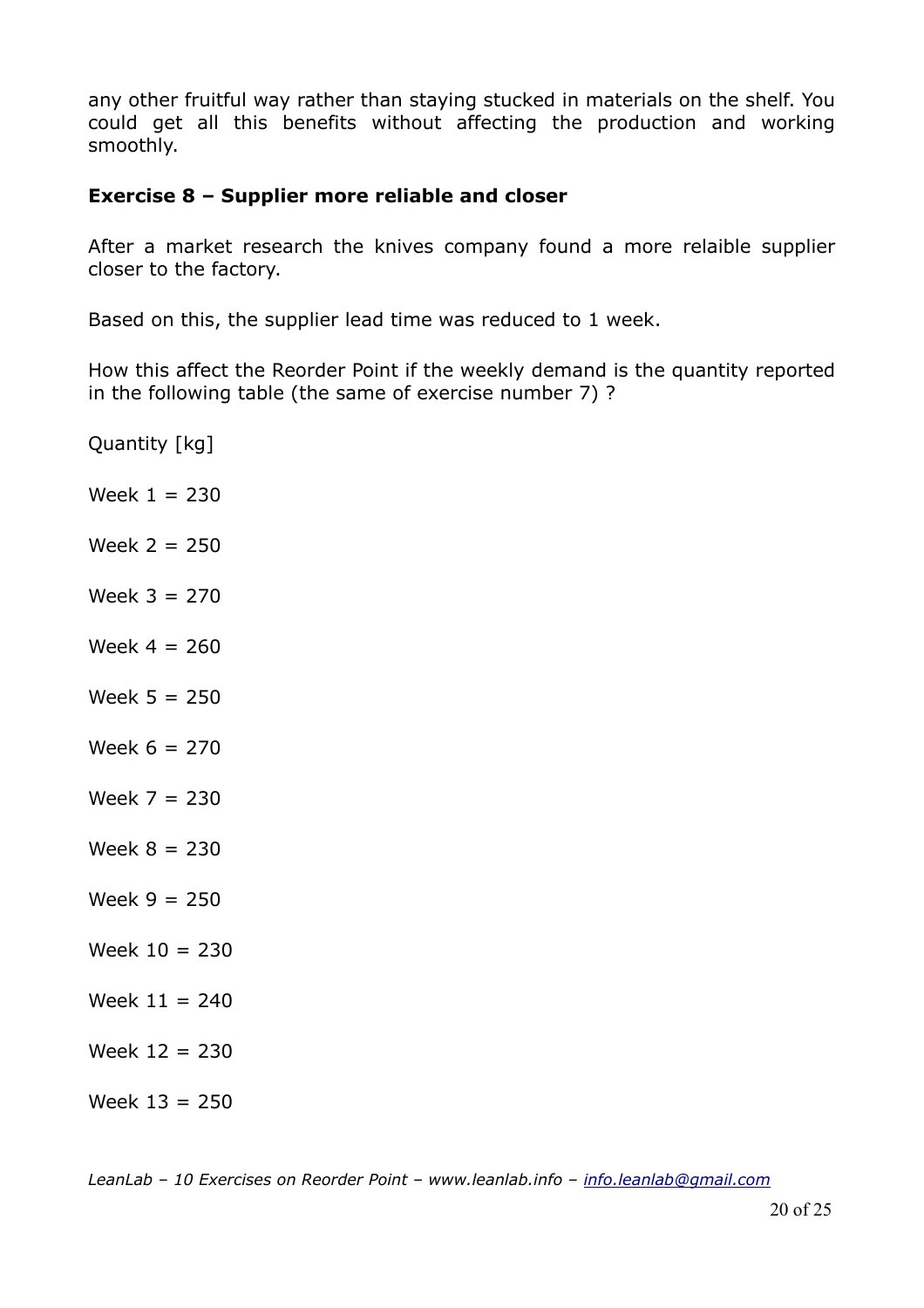Week  $14 = 230$ Week 15 = 270 Week 16 = 250 Week 17 = 270 Week  $18 = 230$ Week  $19 = 260$ Week 20 = 230 Week  $21 = 250$ Week 22 = 270 Week 23 = 230 Week 24 = 250

*Answer:*

The approach is always the same.

Supplier Lead Time  $= 1$  week

Average weekly demand = **247,08 kg**

Standard Deviation 1 Week = **15,74 kg**

**Reorder Point (ROP) =** Lead Time (in Week) \* Average Weekly Demand + 2 \* Standard Deviation of Demand \* SQRT (Lead Time)

**ROP** = 1 \* 247,08 kg + 2 \* 15,74 \* SQRT (1) = **278,56 kg**

Let us now compare the **ROP** of this exercise and the others:

ROP exercise 5 (high demand variation, 2 Wk Lead Time) = **851,93 kg**

ROP exercise 7 (low demand variation, 2 Wk Lead Time) **= 559,63 kg**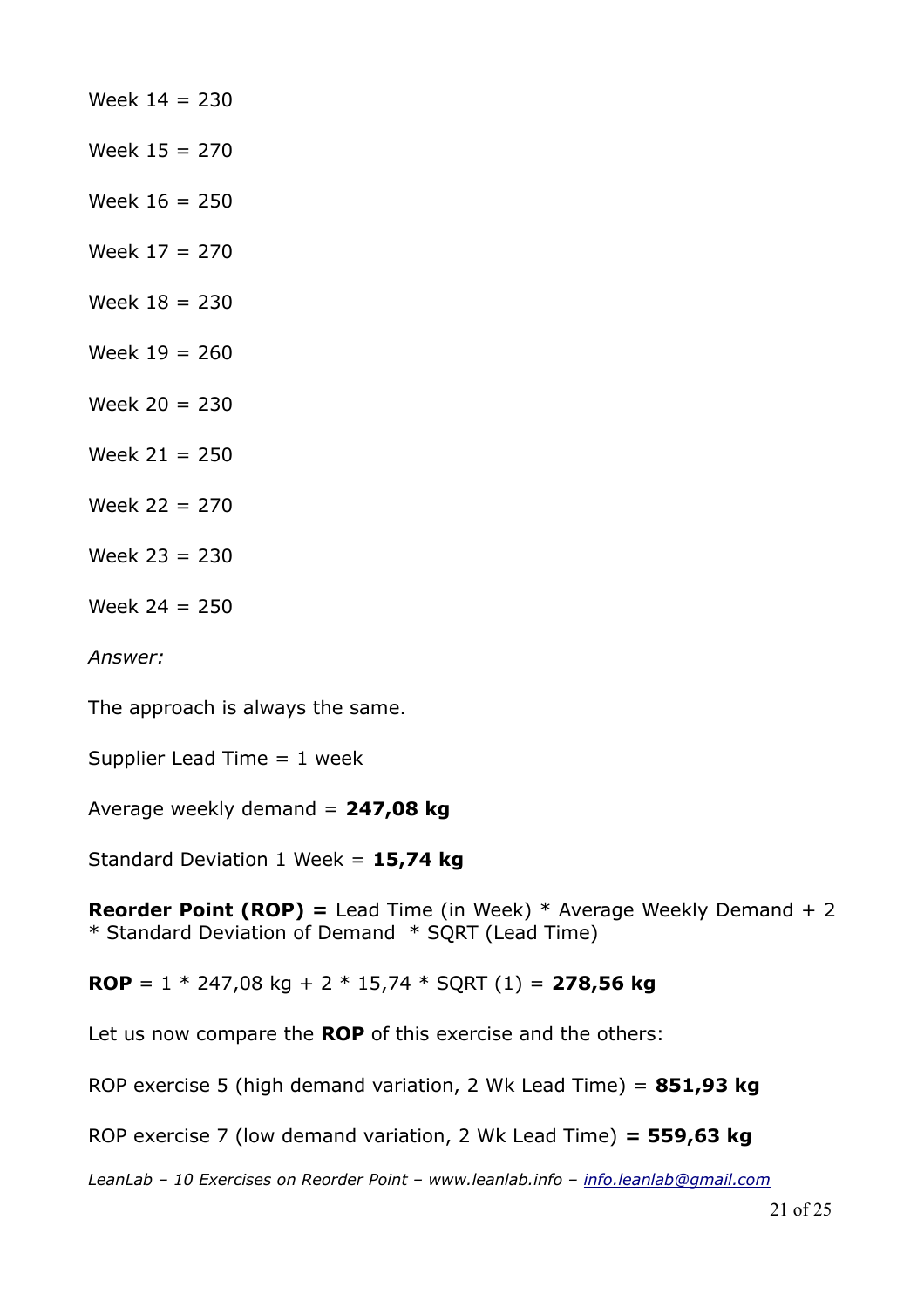ROP exercise 8 (low demand variation, 1 Wk Lead Time) = **278,56 kg**

The difference between situation described in Exercise 5 and Exercise 8 is round 550 kg of stock.

This means, with the example of 70 \$ / kg, **round 38.500 \$** of money available for other scopes.

#### **Exercise 9 – Solved exercises for 1,2,4 and 8 weeks Supplier Lead Time**

Starting from the weekly demand reported in the table, calculate Reorder Point for different Supplier Lead Time (1 week, 2 weeks, 4 weeks and 8 weeks).

Quantity in kg.

|                   | <b>Quantity:</b> |
|-------------------|------------------|
| Week 1            | 340,00           |
| Week 2            | 200,00           |
| Week 3            | 100,00           |
| Week 4            | 340,00           |
| Week 5            | 230,00           |
| Week 6            | 400,00           |
| Week 7            | 230,00           |
| Week <sub>8</sub> | 120,00           |
| Week 9            | 150,00           |
| Week 10           | 180,00           |
| Week 11           | 200,00           |
| Week 12           | 240,00           |
| Week 13           | 100,00           |
| Week 14           | 400,00           |
| Week 15           | 450,00           |
| Week 16           | 300,00           |
| Week 17           | 230,00           |
| Week 18           | 250,00           |
| Week 19           | 400,00           |
| Week 20           | 500,00           |
| Week 21           | 350,00           |
| Week 22           | 400,00           |
| Week 23           | 200,00           |
| Week 24           | 150,00           |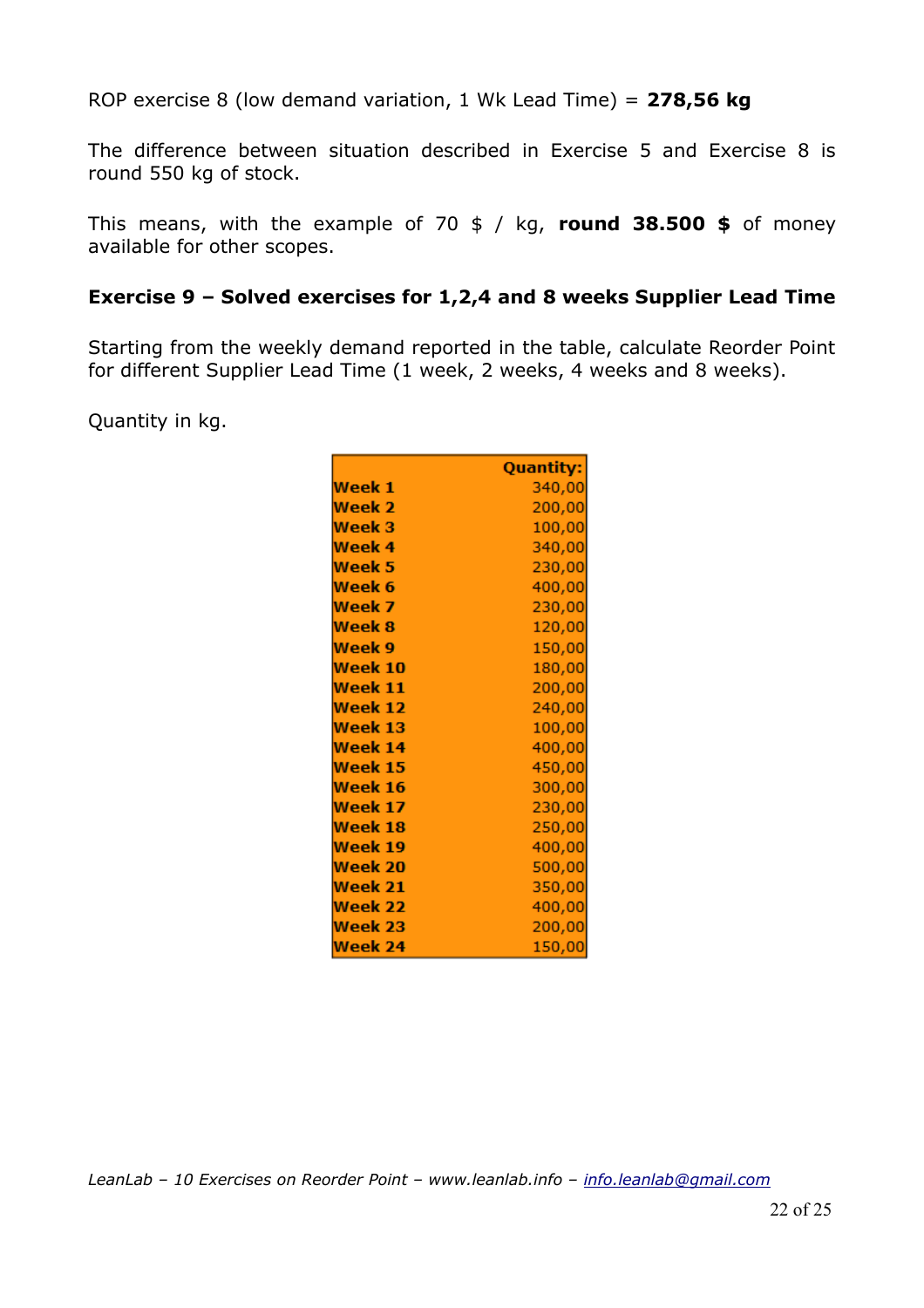#### *Answer:*

| <b>Lead Time</b>           | 1 Week  |    |
|----------------------------|---------|----|
| Demand Average:            | 269,17  | kg |
| <b>Standard Deviation:</b> | 115,72  | kg |
| <b>Reorder Point:</b>      | 500,6   | kg |
| Safety Stock               | 231,44  | kg |
| Min (1 Week Work)          | 269,17  | kg |
| Max                        | 769,77  | kg |
|                            |         |    |
| <b>Lead Time</b>           | 2 Weeks |    |
| Demand Average:            | 538,33  | kg |
| <b>Standard Deviation:</b> | 182,75  | kg |
| <b>Reorder Point:</b>      | 1055,22 | kg |
| Safety Stock               | 516,89  | kg |
| Min (2 Week Work)          | 538,33  | kg |
| Max                        | 1593,56 | kg |
|                            |         |    |
| <b>Lead Time</b>           | 4 Weeks |    |
| Demand Average:            | 1076,67 | kg |
| <b>Standard Deviation:</b> | 216,95  | kg |
| <b>Reorder Point:</b>      | 1944,46 | kg |
| Safety Stock               | 433,9   | kg |
| Min (4 Week Work)          | 1076,67 | kg |
| Max                        | 2587,23 | kg |
|                            |         |    |
| <b>Lead Time</b>           | 8 Weeks |    |
| Demand Average:            | 2153,33 | kg |
| <b>Standard Deviation:</b> | 284,49  | kg |
| <b>Reorder Point:</b>      | 3762,64 | kg |
| Safety Stock               | 568,98  | kg |
| Min (8 Week Work)          | 2153,33 | kg |
| Max                        | 4875,64 | kg |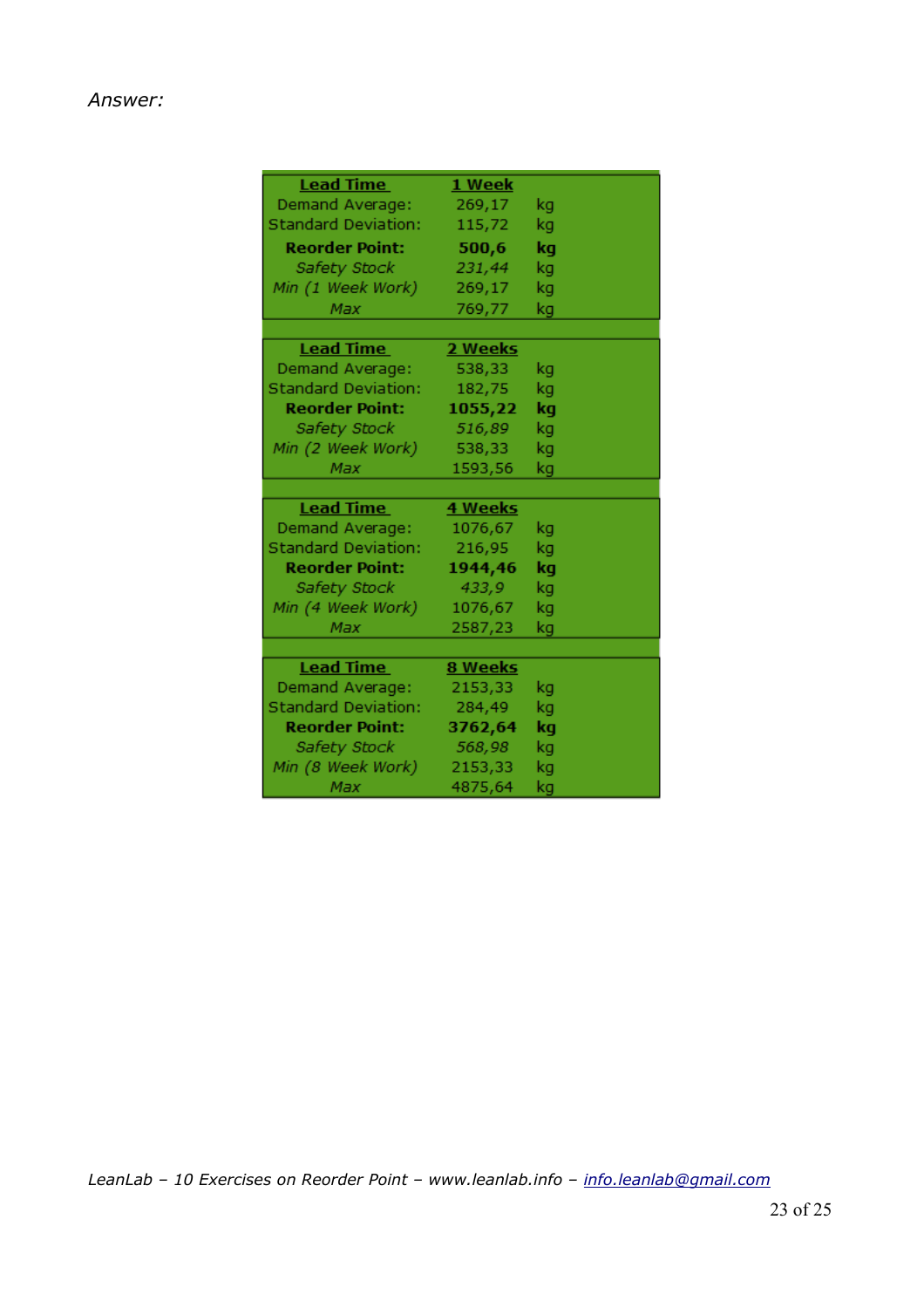# **Exercise 10 – Solved exercise for 1,2,4,8 weeks Supplier Lead Time**

Starting from the weekly demand reported in the table, calculate Reorder Point for different Supplier Lead Time (1 week, 2 weeks, 4 weeks and 8 weeks).

Quantity in kg.

|         | Quantity: |
|---------|-----------|
| Week 1  | 1000,00   |
| Week 2  | 340,00    |
| Week 3  | 500,00    |
| Week 4  | 340,00    |
| Week 5  | 1200,00   |
| Week 6  | 450,00    |
| Week 7  | 2000,00   |
| Week 8  | 230,00    |
| Week 9  | 700,00    |
| Week 10 | 800,00    |
| Week 11 | 870,00    |
| Week 12 | 850,00    |
| Week 13 | 500,00    |
| Week 14 | 600,00    |
| Week 15 | 700,00    |
| Week 16 | 300,00    |
| Week 17 | 600,00    |
| Week 18 | 1000,00   |
| Week 19 | 500,00    |
| Week 20 | 750,00    |
| Week 21 | 600,00    |
| Week 22 | 800,00    |
| Week 23 | 1000,00   |
| Week 24 | 400,00    |